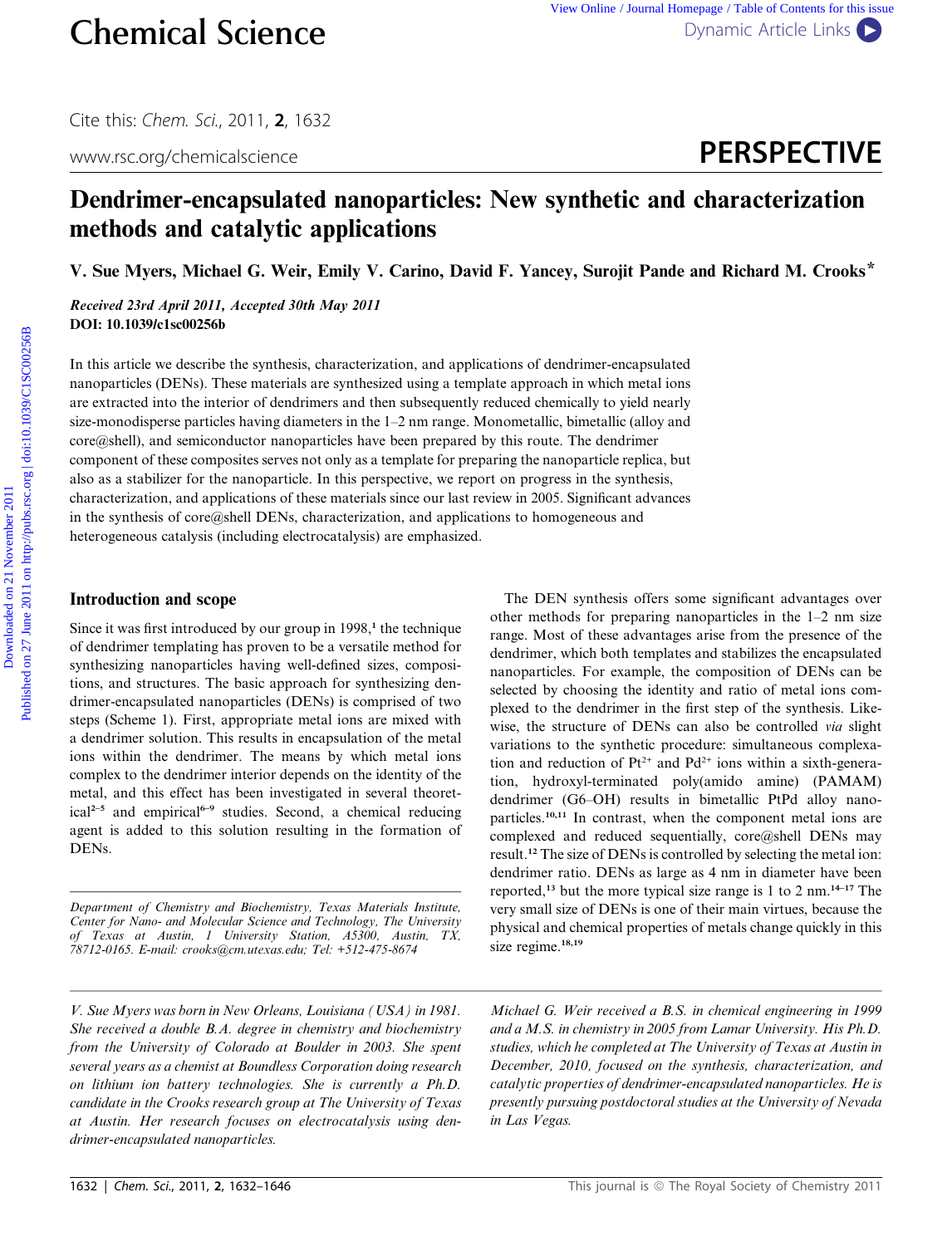

In addition to their templating function, which largely controls the size, composition, and structure of DENs, the dendrimer also stabilizes the encapsulated nanoparticles against agglomeration. The nature of the dendrimer as a stabilizing agent is fundamentally different from other stabilizers, such as capping agents, because the dendrimer does not passivate or specifically coordinate to the nanoparticle surface. In the case of DENs, the nanoparticles are sterically confined to the interior region of the dendrimer,<sup>13</sup> and the degree of chemical interaction of the dendrimer with the surface of the nanoparticle is minimal.<sup>20,21</sup> Accordingly, the surface of DENs is free to engage in catalytic reactions, as long as the substrate is small enough to penetrate the branched periphery of the dendrimer. Most other approaches for stabilizing nanoparticles rely on a specific chemical interaction between a ligand and the nanoparticle surface. Typically, this results in reduced access of reactants to surface atoms and, hence, lower reaction rates.<sup>22–24</sup> This continue of DEN is the tomonomic and the maximized on 21 November 2011 on the state of 21 November 2011 on the state of 21 November 2011 on the state of 21 November 2011 on the state of 2011 of 2011 on the state of 20

Another advantage of the dendrimer is that its periphery consists of many tens, or even thousands, of individual functional groups. As discussed later, these functional groups can be easily modified to tune the solubility of the dendrimer. Functional groups on the dendrimer surface are also convenient handles for immobilizing DENs on solid supports, thereby enabling the use of DENs for applications in electrocatalysis and heterogeneous catalysis.

In 2001 we published an early review of DENs-related research.<sup>25</sup> This article focused on the direct synthesis of several monometallic DENs, including a detailed discussion of Cu DENs. One particularly interesting aspect of Cu DENs described in that report, is that they can undergo galvanic exchange for a more noble metal.<sup>26</sup> In addition to synthesis, this review also spotlighted our early homogeneous catalysis studies. These involved the use of Pd DENs for hydrogenation and Heck carbon-coupling reactions in aqueous, $27$  organic, $28$  biphasic fluorous/organic systems,<sup>29</sup> and supercritical  $CO_2$  solvents.<sup>30</sup> In 2003 we updated just the catalysis aspects of our DENs studies.<sup>31</sup>

By 2005, we and others had made substantial additional progress in understanding and applying DENs to interesting chemical problems. Accordingly, we published a second comprehensive review paper that provided a good snapshot of the field as it stood at that time.<sup>14</sup> The emphasis in this second review was also on synthesis and catalysis. Key advances discussed included the following: (1) size-selective hydrogenation using Pd DENs wherein the encapsulating dendrimer was used as a nanofilter to control access of reactants to the particle surface;<sup>32</sup> (2) the use of Pd DENs for Suzuki carbon-coupling reactions;<sup>33</sup> (3) the synthesis of bimetallic DENs and the synergistic effect of PtPd DENs for homogeneous hydrogenation of allyl alcohol;<sup>10</sup> (4) heterogeneous catalysis and electrocatalysis using immobilized DENs;<sup>34</sup> (5) extraction of DENs from within the dendrimer

Emily V. Carino was born in Cambridge, MA (USA) in 1981. She received a B.S. degree in kinesiology from the University of Massachusetts in Amherst in 2006 and an M.A in chemistry from The University of Texas at Austin in 2008. She is presently a Ph.D. student in the Crooks research group, and her studies focus on the electrochemical synthesis of dendrimer-encapsulated nanoparticles.

David F. Yancey was born in Bloomington, Indiana (USA) in 1986 and grew up in Richland, Michigan. He received his B.S. in chemistry from the University of Michigan. At present he is a Ph. D. candidate in the Crooks research group at The University of Texas at Austin. His studies focus on synthesizing and characterizing core@shell dendrimer-encapsulated nanoparticles as model electrocatalysts for comparison to theoretical studies.

Surojit Pande received his Ph.D. in 2009 from IIT- Kharagpur, India. His dissertation studies focused on the synthesis of metal and metal oxide nanoparticles for applications to catalysis and surface enhanced Raman spectroscopy. He is currently a postdoctoral fellow in the Crooks research group at The University of Texas at Austin with research interests in homogeneous catalysis using dendrimer-encapsulated nanoparticles.

Richard M. Crooks was born near Chicago, Illinois (USA) in 1954. He received his B.S. degree in chemistry from the University of Illinois (Urbana) and Ph.D. in electrochemistry from The University of Texas at Austin in 1987. Following a two-year postdoctoral position at MIT, he began his independent career at the University of New Mexico. In 1993 he took a position at Texas A&M University and in 2005 moved to The University of Texas at Austin where he is presently the Robert A. Welch Chair in Materials Chemistry. The Crooks research group has interests in electrochemistry, micro- and nanoelectrochemical systems, nanomaterials, and catalysis.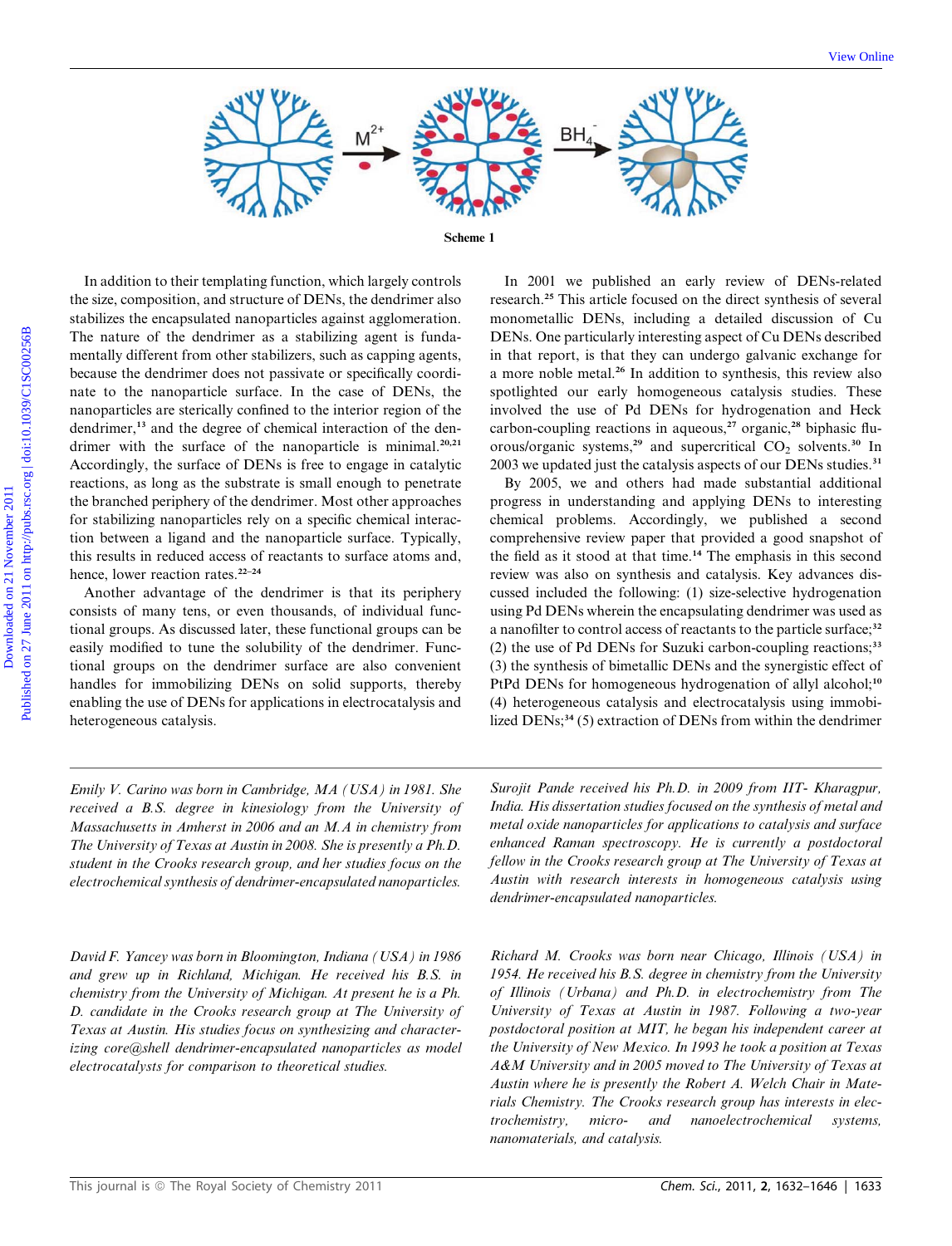interior and into an organic phase using alkyl thiols as the extractant.<sup>35</sup> The field of DENs has evolved sufficiently during the past six years to merit an updated summary of progress.

In addition to the aforementioned reviews, a few other important review articles have appeared. Chandler and Gilbertson discussed the synthesis of bimetallic DENs and their applications to catalysis in 2006.<sup>17</sup> Rempel and co-workers published a similar review on bimetallic materials two years later.<sup>16</sup> Finally, in 2008, Vohs and Fahlman published a review that included the synthesis and application of DENs with particular emphasis on formation of thin films, DEN-catalyzed carbon nanotube growth, and biomedical applications.<sup>15</sup>

The scope of the present review is limited to new synthesis and characterization techniques, and catalytic applications of DENs developed since our 2005 review. We have excluded several other important avenues of research. For example, there have been several recent studies of heterogeneous catalysts prepared by deposition of DENs onto a support followed by removal of the dendrimer, typically by thermal decomposition.<sup>36-38</sup> Although this method is an effective way to produce small, supported particles and has practical applications in the field of catalysis, the loss of the dendrimer results in some agglomeration of the nanoparticles. The use of DENs for biomedical applications, which is a key emerging field, has also been excluded from this review.39,40 The metric and into an regaric phase since  $\mu$  Mohem and y as the solution of Published on 21 November 2012 on the animal of the plast interaction of the SN also consider the method on ENN also consider the method on the

# Nomenclature

Dendrimers are a class of regular, highly branched, and highly symmetrical polymers. For further details on the broad field of dendrimer chemistry the reader is referred to a recently published book.<sup>41</sup> Additional specialized reviews are also available.<sup>42–46</sup> Here, we briefly summarize some of the jargon that has evolved within the dendrimer community, and also provide some background information that is essential for understanding DENs.

The generation of a dendrimer is the number of repeating branch points as traced from the dendrimer center to the periphery. PAMAM dendrimers range in generation from 0 to 10. The number of peripheral functional groups on the dendrimer increases exponentially with increasing generation whereas its diameter increases approximately linearly. As a result, higher generation dendrimers exhibit structures with increasingly crowded peripheries and open cores containing voids.47–50

A dendrimer of generation  $n$  with terminal functional groups R is notated Gn–R. Most studies of DENs have been carried out using Gn–OH or Gn–NH<sub>2</sub> ( $n = 4$  or 6) PAMAM dendrimers, because these intermediate generation materials have a welldeveloped three-dimensional structure (which is essential for stabilizing the encapsulated nanoparticle) but are not so large as to have an overly crowded periphery. The metal ion-dendrimer precursor complexes are denoted  $G_n-R(A^{m+})_x$ , where A is the metal ion used,  $m$  is its oxidation state, and  $x$  represents the stoichiometric amount of A used in the synthesis. Monometallic and alloy bimetallic DENs are denoted as  $G_n-R(A_x)$  and  $G_n-R$  $(A_x, B_y)$ , respectively, where A and B are the metals comprising the DENs, and  $x$  and  $y$  represent the stoichiometry used in the synthesis. Core@shell bimetallic DENs are denoted as Gn-R  $(A_x \hat{\omega} B_y)$ , where A and B are the metals comprising the core and

shell materials, respectively. Typically, "magic number" values of  $x$  and  $y$  are chosen to yield nanoparticles having stable, closed shell structures. For instance, fcc cuboctahedral particles with one, two, and three complete shells contain 13, 55, and 147 atoms, respectively.

As mentioned previously, the PAMAM family of dendrimers is most frequently used for synthesizing DENs, and, unless otherwise indicated, the studies discussed in this review refer to them. Note, however, that other types of dendrimers, such as the poly(propylene imine) (PPI),<sup>51,52</sup> phenylazomethine (DPA),<sup>53,54</sup> and triazole<sup>55–57</sup> families have also been used for this purpose. An important distinction can be made between dendrimer-stabilized nanoparticles (DSNs) and DENs. DSNs differ from DENs in that DSNs are not located within the voids of a single dendrimer, but rather are stabilized by the peripheral groups of the dendrimer. Therefore, DSNs are stabilized by multiple dendrimers and are usually quite a bit larger than DENs. DSNs are not included within the scope of this review.

#### New synthetic routes and novel DEN materials

Synthetic methods for preparing DENs having interesting compositions and structures continue to emerge. Recent advances include the synthesis of DENs in organic solvents, the use of galvanic exchange to yield both monometallic and bimetallic structures, and the synthesis of core@shell DENs via underpotential deposition (UPD).

#### Hydrophobic DENs

In the last review we discussed the extraction of DENs into organic solvents by use of appropriate ligands, usually alkanethiols. This extraction process removes the nanoparticle from the dendrimer in the form of a monolayer-protected cluster (MPC, Scheme 2) composed of a metal center surrounded by a protective layer of strongly adsorbed ligands.<sup>35,58</sup> Similar

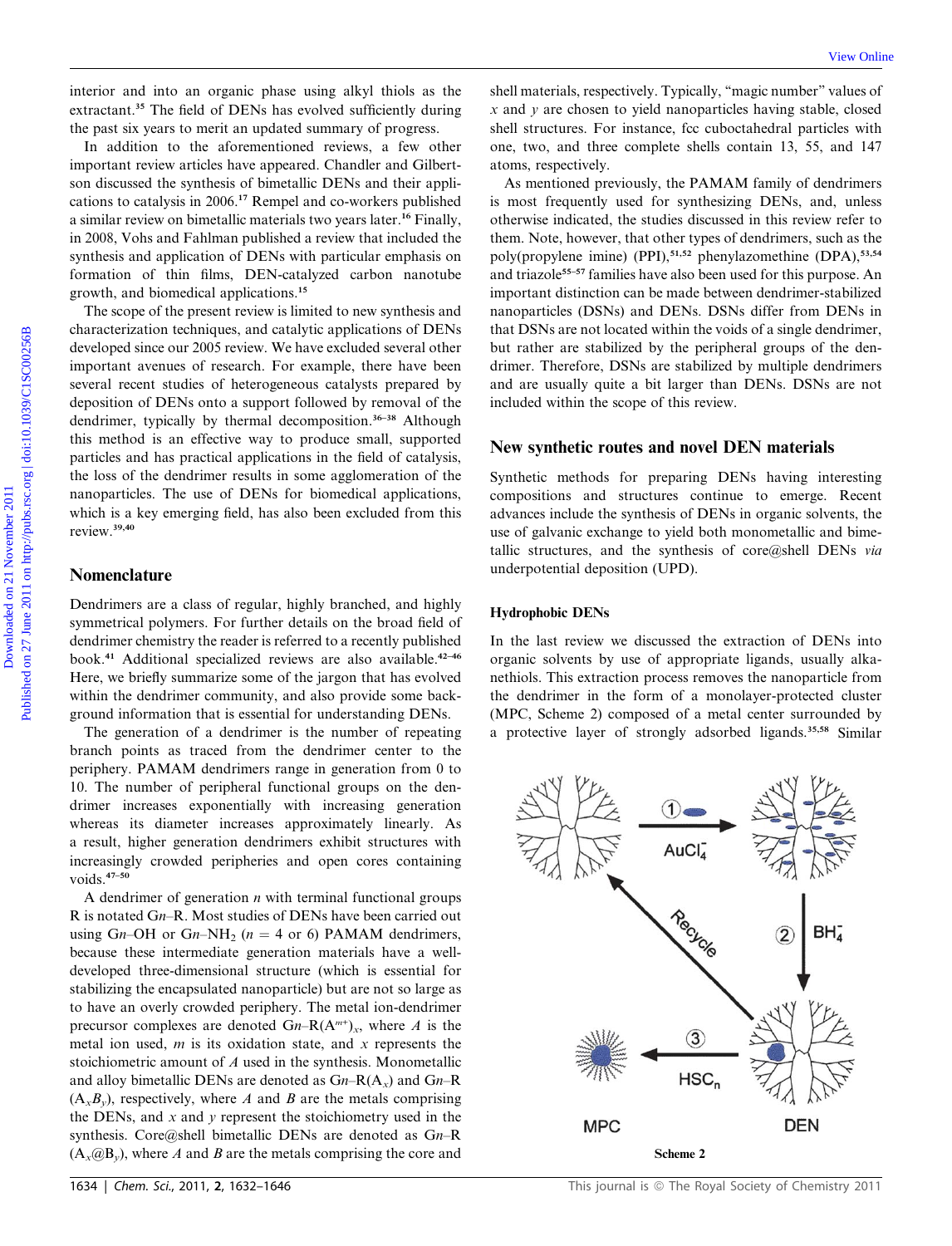materials prepared by direct reduction of the metal salt in the presence of alkanethiols have been studied extensively by Murray and others.<sup>59</sup> However, it is possible to prepare DENs directly in organic solvents using PAMAM dendrimers functionalized on their periphery with hydrophobic groups. This provides a means for synthesizing DENs comprised of air- and water-sensitive metals.<sup>60</sup>

An example of this approach involved the synthesis of Au DENs in toluene via direct dendrimer templating using G4 PAMAM dendrimers functionalized on their periphery with dodecyl groups  $(G4-C_{12})$ .<sup>60</sup> UV-vis spectroscopy and transmission electron microscopy (TEM) indicated that Au DENs synthesized in toluene are nearly indistinguishable from those synthesized in water.<sup>13,21,61</sup> The Au DENs prepared in toluene could then be extracted into water (the inverse of the process shown in Scheme 2) as MPCs using the hydrophilic ligands tiopronin and glutathione. This synthesis established the general synthetic method used for more reactive, oxophilic metals.

Ni and Fe DENs<sup>62,63</sup> cannot be prepared in water, but we showed they could be synthesized and were stable in  $G_0-C_{12}$ dendrimers dissolved in  $N_2$ -saturated toluene. The characterization of these materials was accomplished using UV-vis spectroscopy, TEM, and energy dispersive spectroscopy (EDS). Time-resolved UV-vis studies of Ni and Fe DENs showed that the DENs are stable indefinitely in the absence of air and water, but that they degrade within minutes upon exposure to air. TEM sizing of  $G6-C_{12}(Ni_{55})$  and  $G6-C_{12}(Ni_{147})$  indicated diameters of  $0.8 \pm 0.2$  nm and  $1.2 \pm 0.3$  nm, respectively. These values can be compared to the calculated diameters of 1.0 and 1.2 nm, respectively.  $G6-C_{12}(Fe_{55})$  and  $G6-C_{12}(Fe_{147})$  have diameters of  $0.9 \pm 0.2$  nm and  $1.1 \pm 0.2$  nm, respectively, close to the predicted values of 0.8 and 1.2 nm, respectively. Magnetic characterization, using a superconducting quantum interference device (SQUID), revealed that both sizes of Ni DENs are ferromagnetic and exhibit low hysteresis and suppressed magnetic saturation. The Fe particles vary from superparamagnetic (55-atom DENs) to ferromagnetic (147-atom DENs) depending on the particle size (Fig. 1). These studies provide a good example of how quickly physical properties change as a function of nanoparticle size.

NiSn bimetallic DENs containing  $\sim$ 147 atoms, which are being investigated for Li battery applications,<sup>64,65</sup> were synthesized under a  $N_2$  atmosphere in toluene at five different Ni:Sn ratios.<sup>66</sup> In this case, we believe that sequestration of  $Ni<sup>2+</sup>$  and  $Sn^{2+}$  ions within  $G_0-C_{12}$  dendrimers is not due to specific interactions with interior functional groups, but rather to increased solubility of the ions within the dendrimer core relative to the much more hydrophobic solvent. TEM, X-ray photoelectron spectroscopy (XPS), EDS, and UV-vis spectroscopy indicated that co-reduction of the two metals yields bimetallic DENs having diameters comparable to the expected values.

Chandler et al. synthesized supported Au and NiAu bimetallic DENs by anchoring  $G5-NH_2$  PAMAM dendrimers onto silica supports prior to complexation.<sup>36</sup> The anchored dendrimers were alkylated and suspended in toluene.  $Au^{2+}$  and  $Ni^{2+}$  ions were cocomplexed to the dendrimers followed by purification and chemical reduction with  $BH<sub>4</sub><sup>-</sup>$  in MeOH. The total metal ion: dendrimer ratio was maintained at 147 : 1. After reduction, the particles were extracted as MPCs from within the supported dendrimers using decanethiol. TEM micrographs obtained after



Fig. 1 Magnetization (*M*) of (a) G6–C<sub>12</sub>(Fe<sub>55</sub>) and (b) G6–C<sub>12</sub>(Fe<sub>147</sub>) DENs as a function of the applied magnetic field  $(H)$   $(M-H$  loops). The inset in frame (b) shows the hysteresis associated with the  $G6-C_{12}(Fe_{147})$ DENs.

extraction indicated particle sizes of  $2.2 \pm 0.5$  nm. Single-particle EDS was used to prove the bimetallic composition of the particles. The MPCs were then deposited onto a metal oxide support and the capping agents were thermally removed for further catalytic studies.

#### Galvanic exchange

Galvanic exchange refers to an electrochemical process in which electrons transfer between two metals in different oxidation states and having different redox potentials (eqn (1)).

$$
A(0) + B^{m+} \to A^{m+} + B(0)
$$
 (1)

Here, metal A has a more negative standard potential than metal B. As mentioned earlier, galvanic exchange has previously been used by our group and others for nanoparticle synthesis.<sup>26,67</sup>

Recently, we used this approach to synthesize  $G6-OH(Pt_{55})$ and G6–OH( $Pd_{55}$ ) DENs from G6–OH( $Cu_{55}$ ) precursor nanoparticles.<sup>26</sup> The standard potentials for the relevant half reactions are given in eqn  $(2)$ – $(4)$ .<sup>68</sup>

$$
Cu^{2+} + 2e^- = Cu(s) E^0 = 0.340 V
$$
 (2)

$$
PtCl42- + 2e^- = Pt(s) + 4Cl^- E^0 = 0.579 V
$$
 (3)

$$
PdCl42- + 2e^- = Pd(s) + 4Cl^- E^0 = 0.620 V
$$
 (4)

Note, however, that these potentials refer to the bulk metals, and the corresponding values for nanoscale particles may to be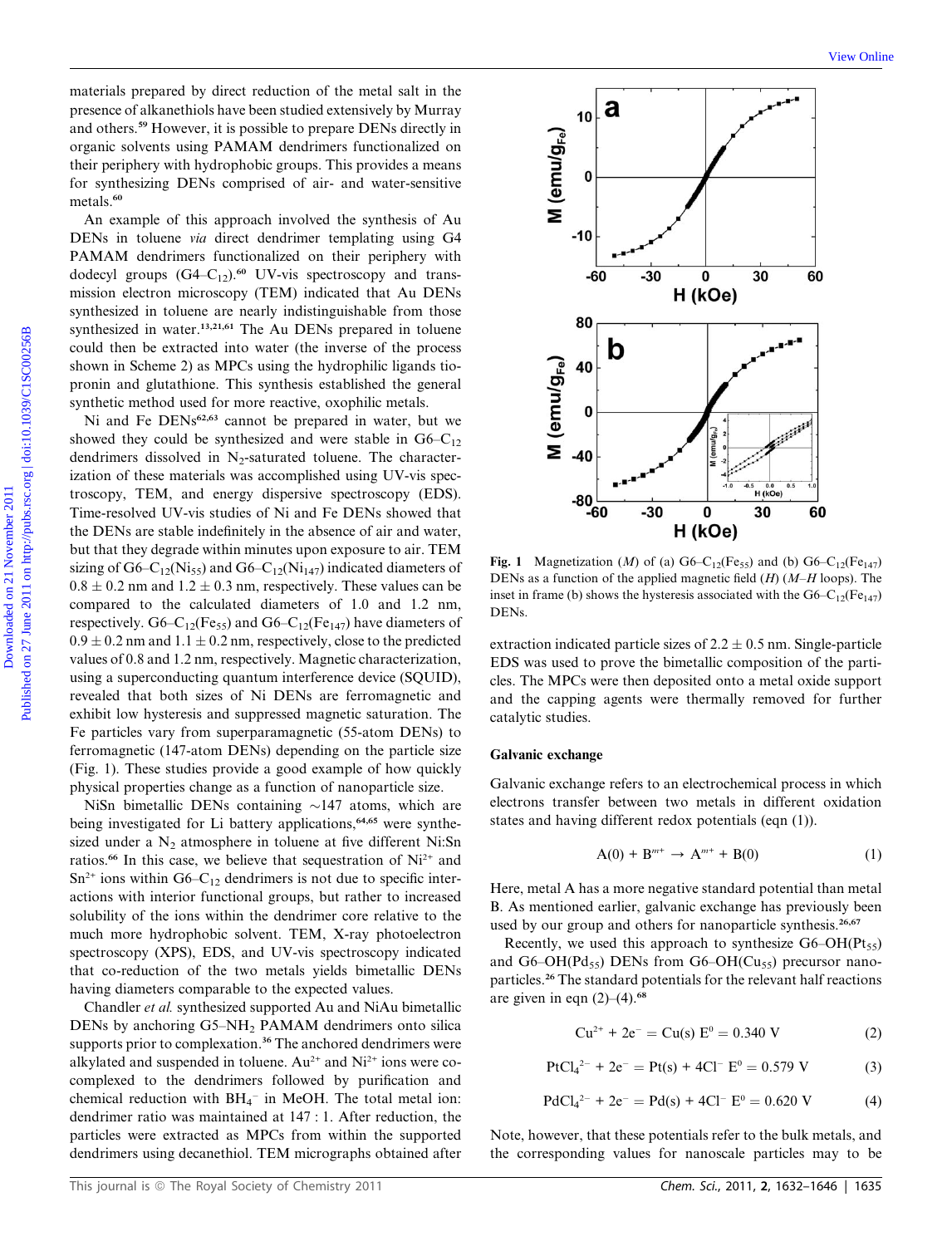different.<sup>19</sup> Because the  $E^0$  values of the Pt and Pd half reactions are more positive than Cu, electrons will spontaneously transfer from zerovalent Cu DENs to  $PtCl_4^{2-}$  and  $PdCl_4^{2-}$  (eqn (5) and 6, respectively).

$$
G6-OH(Cl_{55}) + 55 \text{ PtCl}_{4}^{2-} \rightarrow 55 \text{ Cu}^{2+} + G6-OH(Pt_{55}) + 220 \text{ Cl}^{-} \tag{5}
$$

$$
G6-OH(Cu_{55}) + 55 \text{ PdCl}_4^{2-} \rightarrow 55 \text{ Cu}^{2+} + G6-OH(Pd_{55})
$$
  
+ 220 Cl<sup>-</sup> (6)

Fig. 2 shows the UV-vis spectra for  $G6-OH(Cu^{2+})_{55}$ ,  $G6-OH$ (Cu<sub>55</sub>), and G6–OH(Pt<sub>55</sub>). The spectrum of the Cu precursor complex is dominated by a strong absorbance at  $\lambda_{\text{max}} = 300 \text{ nm}$ , which arises from a ligand-to-metal charge transfer (LMCT) between the tertiary amines of the dendrimer and  $Cu^{2+}$ .<sup>25,26</sup> After addition of a reducing agent,  $BH<sub>4</sub><sup>-</sup>$ , the strong absorbance at 300 nm is replaced with a spectrum exhibiting monotonically increasing absorbance toward higher energy, which is characteristic of Cu DENs.25,26 The absence of a plasmon band at  $\sim$  570 nm confirms that the Cu particles are in the correct size range.69,70

At pH 7.5, the Pt DENs formed by galvanic exchange exhibit two spectral features (Fig. 2): a sloping baseline and a prominent band at  $\lambda_{\text{max}} = 290$  nm. These features arise from the Pt nanoparticles and the amine/ $Cu^{2+}$  LMCT band, respectively. The presence of the LMCT band indicates that after galvanic exchange  $Cu^{2+}$  recomplexes to the dendrimer. However, at pH 3.0 protons compete for the tertiary amine binding sites,  $Cu^{2+}$  is expelled from the dendrimer, and the LMCT band is lost. Dialysis at pH 3 makes it possible to remove  $Cu^{2+}$  from the DEN solution. UV-vis spectra of  $G6-OH(Pd_{55})$  prepared by galvanic exchange at pH 3.0 and 7.5 exhibit similar characteristics to those shown in Fig. 2.

A number of different techniques have been used to characterize Pt and Pd DENs prepared by galvanic exchange. For example, TEM indicates that 55-atom Pt and Pd DENs have the expected sizes (1.5  $\pm$  0.2 and 1.4  $\pm$  0.2 nm, respectively), and XPS was used to show that the  $Pt^{2+}$  and  $Pd^{2+}$  are fully reduced, zerovalent metals after galvanic exchange. Extended X-ray



**Fig. 2** Absorption spectra of 10.0  $\mu$ M G6–OH(Cu<sup>2+</sup>)<sub>55</sub> (pH 7.5), G6– OH(Cu<sub>55</sub>) (pH 8.0), and G6–OH(Pt<sub>55</sub>) DENs (pH 7.5 and 3.0). All the spectra were collected in a 1.0 mm cuvette using a  $10.0 \mu$ M G6–OH blank.

absorption fine structure (EXAFS) analysis indicates the Pt–Pt coordination number (CN) for G6–OH(Pt<sub>55</sub>) DENs is 7.4  $\pm$  0.8, close to the calculated CN of 7.86 for a perfect 55-atom cuboctahedron.<sup>71</sup> Taken together, these results indicate that a one-toone exchange occurs between the reduced metal and the oxidized Cu during intradendrimer galvanic exchange.

The galvanic exchange method allows Pt DENs to be prepared in  $\sim$ 3 h, as compared to 96 h for the usual BH<sub>4</sub><sup>-</sup>-based Pt DENs synthesis (Scheme 1). Moreover, Pt DENs prepared by galvanic exchange are fully reduced, unlike those prepared by the conventional chemical reduction method (vide infra).<sup>72</sup>

Partial galvanic exchange of a metal nanoparticle has been proposed as a method to produce bimetallic DENs.<sup>26</sup> Specifically, addition of a substoichiometric amount of the more noble metal ions would result in exchange of just a fraction of the original DEN. This approach has been reported to yield bimetallic Pt@Au particles from Cu DEN precursors.<sup>73</sup> However, the resulting nanoparticles were larger than expected for DENs, and it seems likely they were actually DSNs.

#### Underpotential deposition

UPD is normally thought of as the reductive electrodeposition of cations at potentials more positive than their standard potential.<sup>74</sup> This method provides high surface selectivity and can be used to synthesize core@shell nanoparticles having a single atomic layer shell or in some cases a submonolayer shell.75–78 Furthermore, the UPD monolayer can subsequently be galvanically exchanged for a more noble metal, thereby expanding the scope of this method.<sup>75-77,79</sup> The use of UPD for synthesizing nanoparticles having core@shell structures was pioneered by Adzic and co-workers, particularly for synthesizing oxygen reduction reaction (ORR) electrocatalysts having low Pt loadings,75,76,79 and we have adopted this same general approach for synthesizing core@shell DENs.<sup>80,81</sup> Download the Ryshan of the November 2011 on the November 2011 on the November 2011 on the November 2011 on the November 2011 on the November 2011 on the November 2011 on the November 2011 on the November 2012 on the Novem

> We have used the UPD method to deposit a single monolayer of Cu onto Pt DENs comprised of 55–225 atoms.<sup>81</sup> The synthesis is carried out by preparing the Pt DEN cores, immobilizing them onto a glassy carbon electrode  $(GCE)$ ,<sup>34</sup> and then depositing a monolayer of Cu onto their surface via UPD. As shown in Fig. 3, a voltammetric wave having two distinct reduction peaks is observed for UPD onto the largest Pt core, but only a single broad peak is present for the two smaller cores. This suggests that the UPD process is better defined on the larger, more highly faceted core. That is, as the size of the facets increase, UPD occurs at distinct potentials on the 111 and 100 facets of the DENs.

> The ratio of Cu shell atoms to Pt atoms on the surface of the core, which we call  $\theta_{\text{Cu}}$ , was determined by comparing the Pt surface area, measured by H-atom desorption,<sup>82</sup> to the amount of Cu deposited. The latter value was found by integrating the area under the Cu UPD peaks and converting this charge to total moles of Cu. The value of  $\theta_{Cu}$  is 1.0 for 147- and 225-atom Pt DEN cores, but  $\theta_{Cu}$  could be as much as 1.2–1.5 for the 55-atom cores. Note that complete Cu shells for cores containing 55, 147, and 225 Pt atoms have  $\theta_{Cu}$  values of 2.2, 1.8, and 1.7, respectively. This suggests that only the facets of the two larger DENs are decorated with Cu, while the facets, edges, and corner sites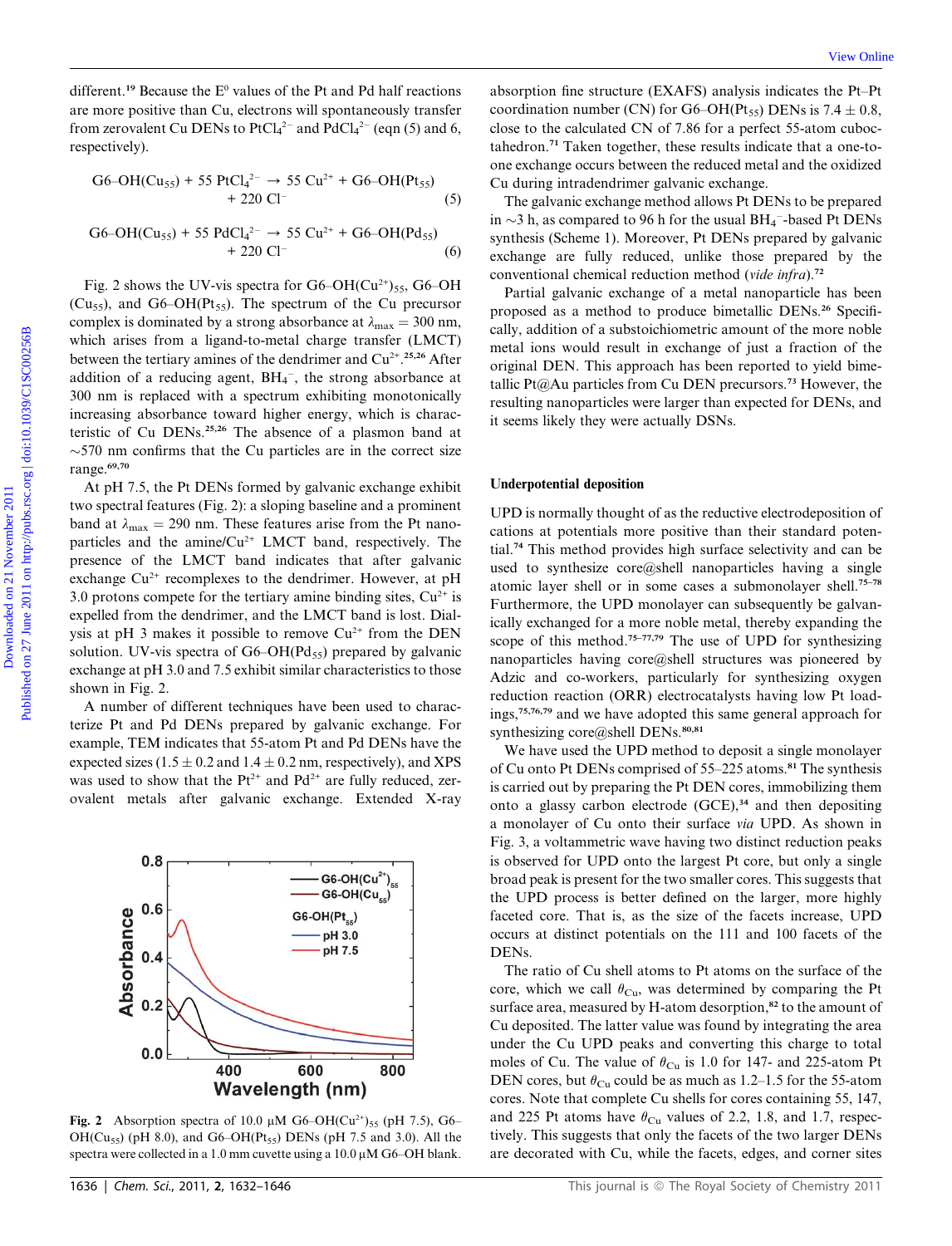

Fig. 3 Cyclic voltammograms obtained using GCEs modified with the indicated G6–OH( $Pt_x$ ) DENs in aqueous electrolyte solutions containing 0.10 M  $H_2SO_4$  only (black) and 0.10 M  $H_2SO_4 + 0.010$  M  $CuSO_4$  (red). The Cu UPD potential region is shown. The solutions were deoxygenated with Ar. The scans started at 0.64 V and were initially swept in the positive direction at a rate of 10 mV  $s^{-1}$ . Reprinted with permission from ref. 81. Copyright 2011 American Chemical Society.

are all covered on the 55-atom core. As discussed later, EXAFS was also used to confirm the core@shell structure of the DENs.

In a separate UPD study,  $G6-OH(Au_{147})$  DENs were immobilized on a GCE followed by UPD of a Cu monolayer.<sup>80</sup> Galvanic exchange of the Cu monolayer for Pt resulted in Au@Pt DENs. The surface composition of these particles was determined by integrating the voltammetric peaks associated with reduction of surface Au oxide and Pt oxide. The Pt shell coverage,  $\theta_{\text{Pt}}$ , was calculated as 0.85 by this method. The activity of these particles toward the ORR was very close to that of

 $G6-OH(Pt<sub>147</sub>)$  DENs synthesized by the usual  $BH<sub>4</sub><sup>-</sup>$  reduction method.

The UPD synthetic method presents many new options for core@shell DEN configurations that cannot be achieved by homogeneous reduction methods. For example, it might be possible to prepare core@shell nanoparticle structures having well-defined, facet selective partial coverages of the shell metal.

# Characterization of DENs

Accurate characterization of DENs is critical for correlating their structure and function. However, two of the principal attributes of DENs, their small size and their location within the interior of a bulky hydrocarbon framework, make this task difficult. Additionally, as synthesis methods have continued to improve and yield ever more complex DENs, the analytical demands have become correspondingly greater. Accordingly, we have focused substantial effort on improving and expanding methods for characterizing DENs.

### Structural characterization of DENs

The structural characteristics of DENs include their crystallinity, degree of disorder, and, for bimetallics, degree of spatial segregation of the two metals. An understanding of surface structure is particularly important, because it can directly influence catalytic reactions.

The small size of DENs precludes structural characterization techniques that require long-range order, such as typical X-ray diffraction (XRD). However, EXAFS and X-ray diffraction-pair distribution function (XRD-PDF) are useful for analyzing even the smallest DENs. EXAFS provides information about the coordination environment of an absorbing atom, including the number, type, and bond distances of neighboring atoms. EXAFS is particularly powerful for analyzing DENs, because the average CN drops precipitously as particle size decreases and a higher fraction of atoms reside on the particle surface. For example, surface-to-interior atom ratios for 147- and 55-atom cuboctahedra are 1.7 and 4.2, respectively, and therefore EXAFS is quite sensitive to small changes in the size (and shape) of DENs.<sup>83</sup> XRD-PDF measures the distribution of mass in a sample and can be used to determine atomic structure in amorphous materials. The experimental PDF,  $G(r)$ , is given by eqn (7), where  $\rho(r)$ and  $\rho_0$  are the local and atomic number densities, respectively.

$$
G(r) = 4\pi r(\rho(r) - \rho_0) \tag{7}
$$

A recent study demonstrates the power of combining EXAFS with XRD-PDF and other analytical methods to solve complicated structural problems. In one particular case, the problem was that several studies suggested that the structure of Pt DENs was highly sensitive to the method used to prepare them.8,34,72,84–86 This situation is in contrast to DENs synthesized from most other metals, which is quite straightforward. To better understand the products of the homogeneous-reduction method for preparing Pt DENs, we used a combination of EXAFS and XRD-PDF, as well as UV-vis spectroscopy, TEM, and XPS to characterize both dry and wet (solution-phase)  $G6-OH(Pt<sub>x</sub>)$  $(x = 55, 147, 240)$  DENs.<sup>72</sup> The XPS, UV-vis spectroscopy,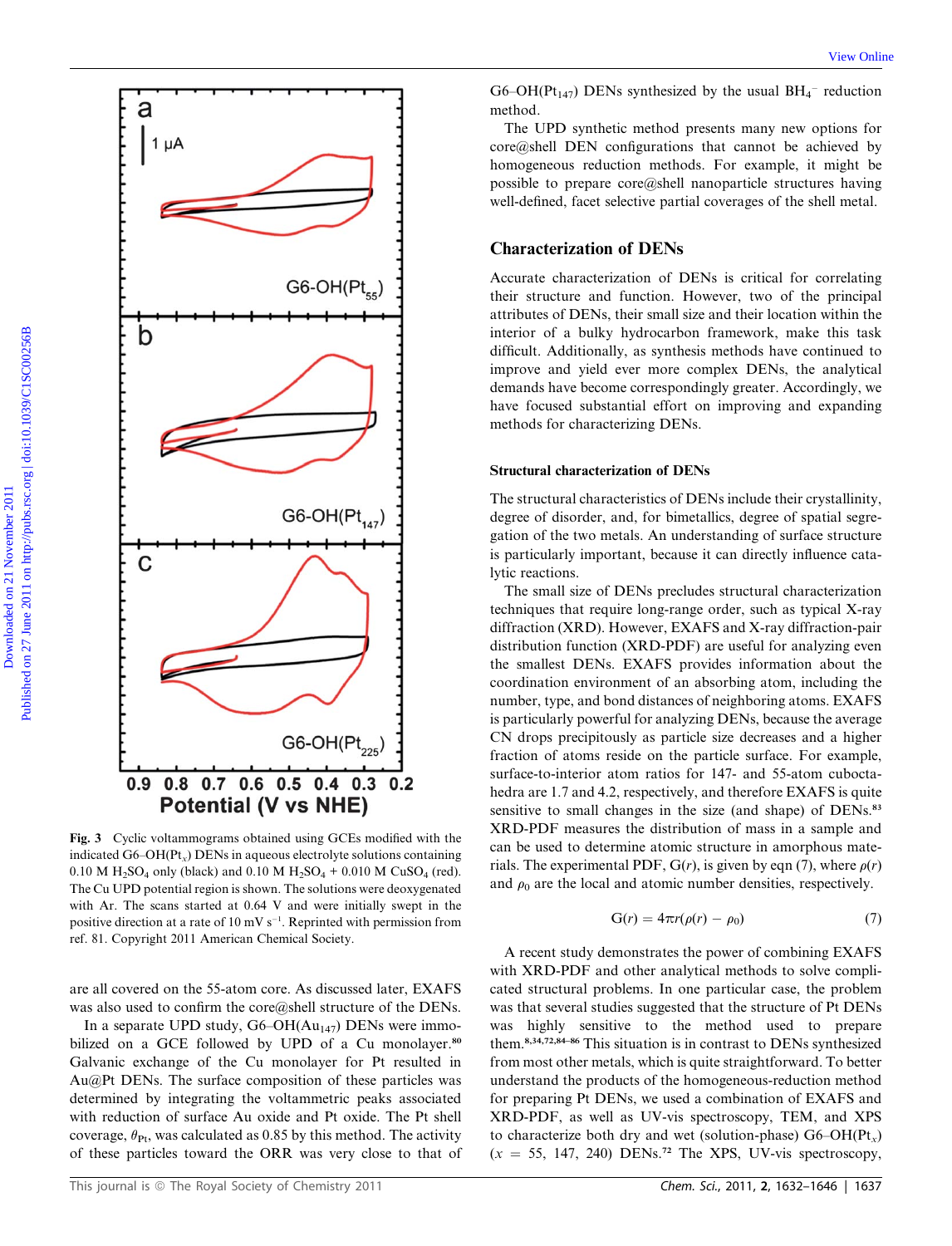and EXAFS data indicated incomplete reduction of the G6–OH  $(Pt^{2+})$ <sub>x</sub> precursor. For example, Fig. 4a and 4b show the Pt–Pt CNs for dry and wet Pt DENs determined using EXAFS. In both cases, the experimentally determined CNs are much lower than those expected on the basis of the precursor stoichiometry (Fig. 4c). However, because EXAFS measures the average coordination environment of an element, it cannot distinguish between a mixture of configurations having high and low CNs and a single configuration having an intermediate CN. Taken together with the XPS and UV-vis spectroscopy results, the seemingly obvious conclusion is that each dendrimer contains some reduced Pt (in the form of a smaller-than-expected nanoparticle) and some unreduced Pt (in the form of the precursor



Fig. 4 Comparison of the Pt–Pt CNs for (a) dry and (b) wet Pt DENs at the indicated Pt<sup>2+</sup>:G6-OH ratios. (c) Calculated M-M CNs for cuboctahedral particles in this size range. Reprinted with permission from ref. 72. Copyright 2008 American Chemical Society. Scheme 3

complex in which the Pt–Pt  $CN = 0$ ). Interestingly, however, TEM micrographs indicated particle sizes close to those expected for fully reduced DENs.

To resolve this apparent inconsistency, we turned to XRD-PDF analysis, which confirmed the TEM results. Both XRD-PDF and TEM are insensitive to the presence of unreduced complex: only nanoparticles will be detected using these techniques. The only model that fit the results from all of these analytical methods is one in which some dendrimers contained fully reduced Pt DENs and others contained only the original precursor ions. This counterintuitive bimodal distribution model was rationalized by invoking a mechanism involving autocatalytic growth of the DENs. That is, zerovalent Pt seeds are formed by chemical reduction in some dendrimers, and these seeds catalyze complete reduction of all  $Pt^{2+}$  present in those dendrimers. However, in other dendrimers these seeds do not form, and hence no subsequent particle growth is observed.

#### Structural characterization of bimetallic DENs

EXAFS is a suitable probe for distinguishing between certain bimetallic structures. Specifically, small core@shell, alloyed, and cluster-on-cluster nanoparticles have differentiable homo and hetero metal–metal CNs. We have used this fact to investigate the structures of PdAu,<sup>12,87</sup> PdCu,<sup>88</sup> and PtCu<sup>81</sup> DENs. For example, 147-atom PdAu DENs having different Pd:Au ratios were synthesized using two different methods: co-complexation and sequential reduction (Scheme 3).12,87 EXAFS suggested that DENs synthesized using the co-complexation approach are quasi-random alloys (alloys with partial surface segregation of Pd), whereas DENs prepared by sequential reduction have a core@shell type structure.

Fig. 5 shows the metal–metal CNs for DENs prepared by cocomplexation as a function of the mole fraction of Pd in the DENs.<sup>87</sup> Here, M signifies coordination to both Au and Pd, and so Pd–M is the sum of the Pd–Pd and Pd–Au CNs. The linear

Co-complexation

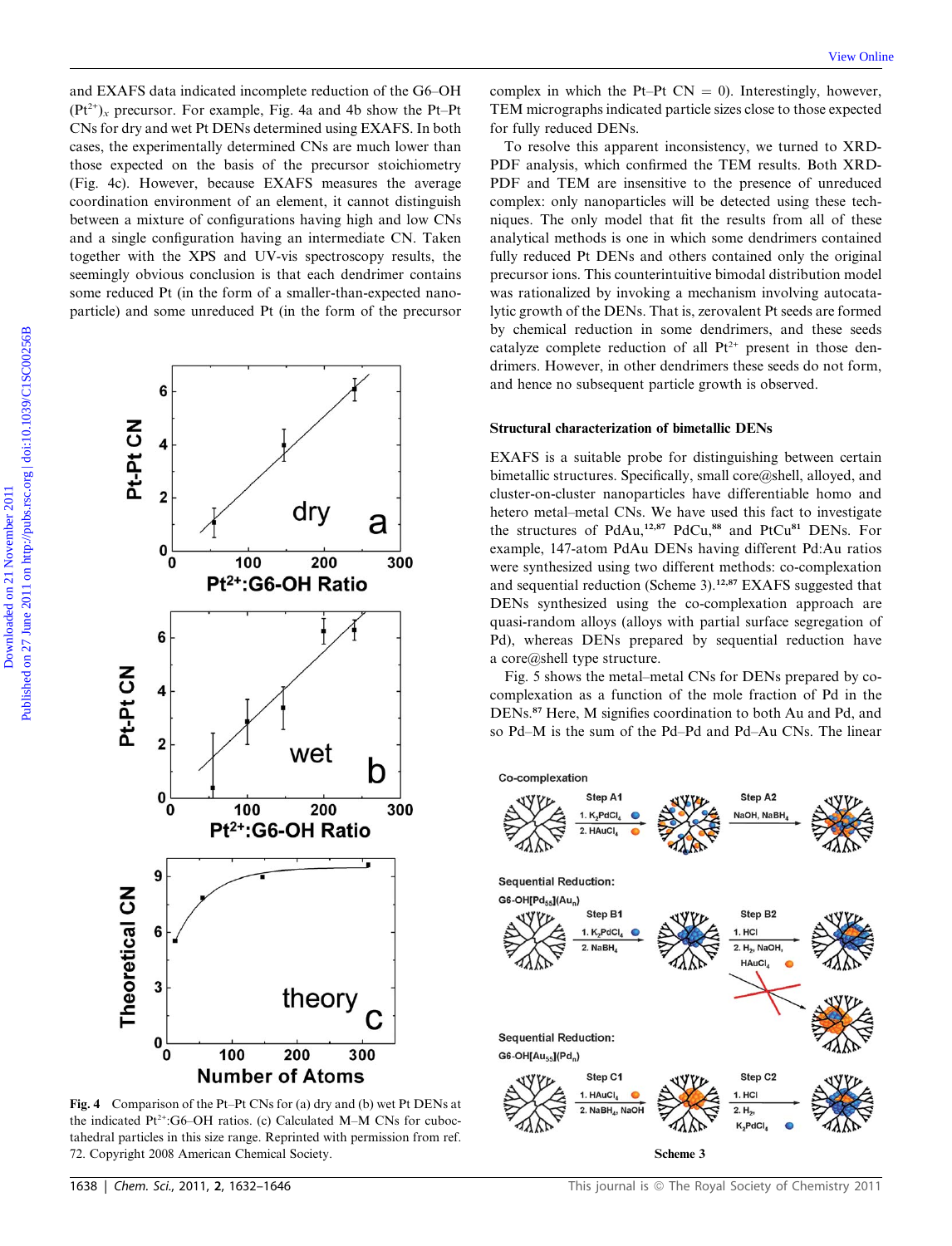

Fig. 5 (a) Experimentally obtained partial CNs for 147-atom Pd–Pd, Pd–Au, and Au–Au DENs prepared by co-complexation. (b) Pd–M, Au–M, and M–M CNs as a function of Pd composition.

relationships between the Pd–Pd, Pd–Au, and Au–Au CNs and the amount of Pd in the DEN are consistent with those expected for an alloyed structure. In contrast, a core@shell configuration would exhibit greater homonuclear-bonding at high and low Pd loadings. Likewise, the Pd–M and Au–M values are not a strong function of the Pd content, which indicates that the relative number of surface and interior atoms of each metal does not change with composition. The slightly higher values of the Au–M CNs relative to the Pd–M CNs suggest some segregation of Pd to the surface of the particle.

The sequential reduction method requires synthesis of a monometallic nanoparticle core followed by reduction of a second shell metal (Scheme 3). Accordingly, we prepared 55 atom Pd and Au cores, and then deposited either one or two monolayers of the other metal onto the seed.<sup>12</sup> An EXAFS analysis of the metal-metal CNs, similar to that discussed in the previous paragraph, was then carried out. Interestingly, Pd enrichment was observed on the DEN surface regardless of the order of reduction of the two metals (Scheme 3). We also used a surface-specific catalytic reaction to probe the PdAu structure.

Specifically, it is know that the catalytic conversion of resazurin to resorufin occurs in the presence of small Au particles but not on similar-sized Pd particles. We found that the PdAu DENs prepared by the sequential reduction method did not catalyze the conversion to resorufin. Like the EXAFS results, this finding also indicates a high degree of Pd segregation to the DEN surface.

#### In situ structural characterization

To develop meaningful correlations between the structure and function of nanoscale catalysts, it is imperative that the structure of the catalyst be understood during the reaction of interest. Accordingly, we have undertaken spectroelectrochemical studies of electrocatalytic reactions using X-ray absorption spectroscopy (XAS).81,89 For example, we examined the structure of G6–OH  $(Pt<sub>240</sub>)$  DENs before, during, and after adsorption of a CO monolayer. For these experiments, the DENs were immobilized on a carbon paper electrode, and the XAS measurements were obtained with the electrode (and DENs) under potential control. In contrast to the previously discussed results for Pt DEN precursors reduced using  $BH_4^-$ , in which only a fraction of the total Pt is reduced, the Pt–Pt CN determined by EXAFS indicated complete reduction when the DENs were under electrochemical control. No significant change to the Pt–Pt CN was observed upon adsorption of CO, but a low Z contribution consistent with adsorbed CO was detected. After removing the CO adlayer electrochemically, a small drop in the Pt–Pt CN was observed, although the change was within the uncertainty of the measurements. We concluded that CO adsorption and desorption does not change the structure of Pt DENs. **12**<br> **EXAMPLE 12 Pd-Pd**<br>
In consideration in the presentation in the second<br> **EXAMPLE INTERE AND INTERE AND INTERE AND INTEREEXANT SPEED (AND INTEREST AND TRIVE CONDUCTS THE CONDUCTS IN THE CONDUCTS INTERET (THE CONDUC** 

The interesting results described in the previous paragraph laid the groundwork for additional in situ structural studies of DENs. For example, we recently reported an in situ XAS analysis of Cu UPD onto G6–OH(Pt<sub>225</sub>).<sup>81</sup> Like the previously discussed CO study, these Pt DENs were immobilized on a carbon paper electrode and XAS spectra were obtained before, during, and after deposition of a single atomic layer of Cu. The experimental results were compared to a theoretical model based on a Pt@Cu DEN composed of a truncated octahedron Pt core having 225 atoms and a Cu shell decorating only the facet positions.<sup>81</sup> The Pt–Pt CNs indicated that Cu did not partition from the shell into the core, and the Cu–Cu and Pt–Cu CNs were consistent with the core@shell model. Additionally, some compression of the Pt lattice was observed, which is expected for Pt nanoparticles of this size.<sup>90</sup> Tensile strain of the Cu lattice was also observed, due to templating of the Cu shell by the underlying Pt lattice.<sup>91,92</sup>

#### Encapsulation

When DENs were first reported, evidence for encapsulation was circumstantial. However, support for this architecture was provided by an early TEM study of Au DENs.<sup>13</sup> In this study, the dendrimers were stained with a dye that provided electron contrast, so that colocalization of the nanoparticles and dendrimers could be confirmed. More recent studies of the spatial relationship between the DEN and the surrounding dendrimer have also appeared, and these are discussed next.

One of these studies monitored CO adsorption onto the surface of both dried and solution-phase Pt DENs in a variety of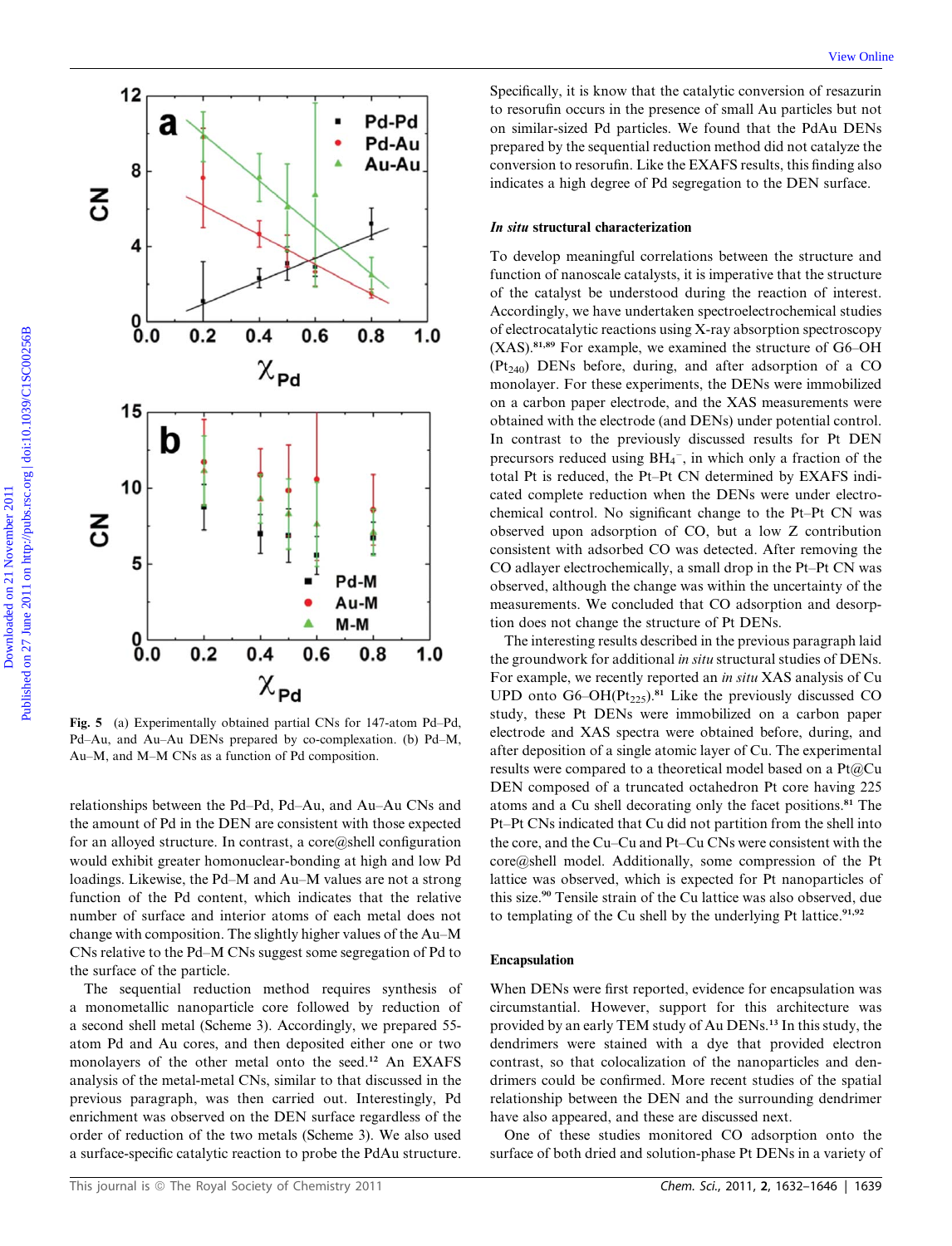

**Fig. 6** (Top) <sup>1</sup>H NMR spectra of G4–OH, G4–OH(Pd<sup>2+</sup>)<sub>55</sub>, and G4–OH  $(Pd_{55})$ . The peak marked with a single asterisk arises from the dioxane internal standard, and the peak marked with a double asterisk arises from residual methanol. (Bottom) Schematic representation of G4–OH indicating the lettering scheme used to identify the methylene and nitrogen groups. Reprinted with permission from ref. 20. Copyright 2009 American Chemical Society.

solvents.<sup>93</sup> It was found that in polar solvents CO adsorbed strongly and extensively to the DEN surface. However, dry DENs exhibited weaker adsorption and lower coverages of CO. This study concluded that in poor solvents (air and low dielectric liquids) the dendrimer collapses onto the surface of the encapsulated DEN and thereby shields it from interactions with adsorbates like CO. In contrast, good solvents for the dendrimer expand its structure and permit interactions between small molecules and the encapsulated nanoparticle. These observations are only consistent with the nanoparticles being fully encapsulated within the dendrimer host.

A similar study used alkanethiols to carry out solvent-selective poisoning of the surface of Pt DEN catalysts.<sup>34</sup> In this case, DENs encapsulated in hydroxyl-terminated PAMAM dendrimers were immobilized onto an electrode surface and then exposed to alkanethiols in either polar or nonpolar solvents. In polar solvents, the alkanethiols strongly bound to the Pt DENs and inhibited electrocatalytic reactions. However, in nonpolar solvents, no poisoning was observed. The results were interpreted exactly as described in the previous paragraph, thereby providing additional evidence for nanoparticle encapsulation.

High-resolution NMR studies of Pd DENs also provide evidence for nanoparticle encapsulation.<sup>20,94</sup> Fig. 6 shows the methylene region of <sup>1</sup> H-NMR spectra for G4–OH, G4–OH-  $(Pd^{2+})_{55}$ , and G4–OH( $Pd_{55}$ ), as well as peak assignments for the

PAMAM dendrimer structure. The peak assignments for G4– OH were made using a combination of  $^1H$ ,  $^1H$ - $^1H$  correlation spectroscopy (COSY) NMR, <sup>1</sup>H-<sup>15</sup>N heteronuclear multiple bond correlation (HMBC) NMR, <sup>1</sup>H<sup>-13</sup>C heteronuclear single quantum coherence (HSQC) NMR, and  $^1$ H $-$ <sup>13</sup>C HMBC NMR.<sup>20</sup> As indicated in Fig. 6, the peak positions of the peripheral methylene groups (those located closest to the terminal functional groups) are shifted relative to the peaks of the interior methylene groups. Interestingly, all of the <sup>1</sup> H peaks originating from the dendrimer disappear upon complexation of  $Pd^{2+}$ . This is likely a consequence of  $Pd^{2+}$  breaking the symmetry of the dendrimer. However, after reduction with  $BH<sub>4</sub>$ <sup>-</sup>, the dendrimer peaks return (with slightly decreased intensity), but the relative intensity of the internal methylene peaks to those of the peripheral methylene peaks decreases. This suggests a partial breaking of the interior symmetry of the dendrimer. However, when the Pd DEN is extracted from the dendrimer using shortchain thiols, the peak intensities of the functional groups return to the initial free dendrimer values. This is strong evidence that the Pd particle is encapsulated by the dendrimer.

The final evidence for encapsulation was demonstrated using two techniques that measure changes to the hydrodynamic radius of the dendrimer after nanoparticle formation: pulsedfield gradient spin-echo (PFGSE) NMR20,94 and quasi-elastic light scattering (QLS).<sup>95</sup> The PFGSE NMR results indicated a radius of  $2.0 \pm 0.2$  nm for both G4–OH and G4–OH(Pd<sub>55</sub>),<sup>20</sup> and a radius of  $3.3 \pm 0.3$  nm for G6–OH and G6–OH(Pd<sub>x</sub>)  $(x = 55, 147, 200, 250)$ .<sup>94</sup> If the nanoparticle is truly encapsulated within the dendrimer, then the hydrodynamic radius of the dendrimer should not be affected by its presence. Clearly, that is the case here.

We also used QLS to determine the hydrodynamic radius of  $G6-OH(Pd<sub>147</sub>)$ , and under similar solution conditions the result  $(3.3 \pm 0.3 \text{ nm})$  was the same as determined by PFGSE NMR.<sup>95</sup> Similar results were obtained for G6–OH(Au<sub>147</sub>) (3.2  $\pm$  0.2) and G6–OH( $Pt_{147}$ ) (4.0  $\pm$  0.2 nm).<sup>95</sup> However, under certain solution conditions, primarily around neutral pH, the hydrodynamic radius of G6–OH( $A_{147}$ ) ( $A =$ Pd, Au and Pt) was found to nearly double, even though the size of the empty dendrimer (G6–OH) and the precursors (for example,  $G6-OH(Pt^{2+})_{147}$ ) maintained a normal radius of around 3.5 nm. Importantly, there was no indication of aggregation in the TEM analysis of  $G6-OH(A<sub>147</sub>)$  $(A = Pd, Au$  and Pt). Thus, the physical phenomenon responsible for the anomalous size increase, measured by QLS, of these DENs at neutral pH remains something of a mystery.

The surface metal atoms of DENs do not seem to be significantly passivated by the interior functional groups of the PAMAM dendrimer. Indirect evidence for this is given by the high catalytic rates exhibited by DENs.<sup>14,34</sup> Additionally, a recent EXAFS study of G6–OH( $Au_{147}$ ) DENs indicated an upper limit of 15 nitrogen or oxygen interactions with the metal surface.<sup>21</sup> This indicates at least 84% of the surface remains accessible for catalytic reactions.

### Probes of DEN size

TEM is the most common method for measuring the size of DENs. Other standard characterization techniques for this size regime, for example atomic force microscopy (AFM), are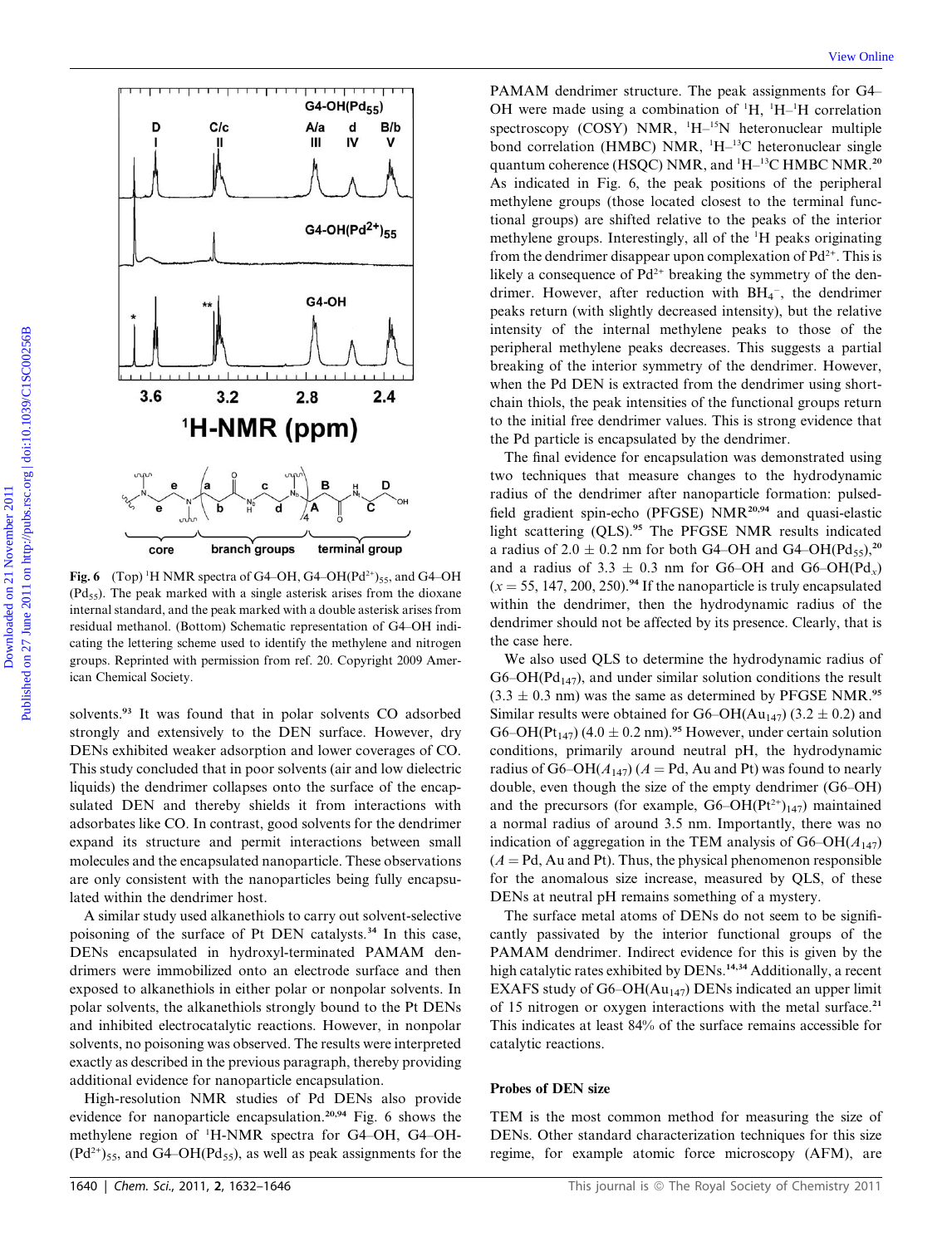hindered by the presence of the dendrimer shell.<sup>96</sup> Although TEM can be an effective means for size determination, it suffers from three drawbacks. First, routine electron microscopy does not provide sufficient resolution to distinguish between particles having sizes that vary by just a few tens of atoms. Aberrationcorrected microscopes should provide this level of resolution, but they have only recently become available and are still relatively inaccessible. Second, TEM samples are typically imaged in vacuum or a low-pressure gas, and this excludes (for now) liquidphase, in situ studies. Third, the sample configuration (for example, apparent agglomeration) can change during TEM sample preparation.

There are several indirect measures of particle size that corroborate the TEM findings. For example, the optical plasmon band of solution-phase DENs can be used to estimate, or least set an upper bound, on their size if they are comprised of appropriate metals, such as Ag, Au, or Cu.97 For instance, Cu nanoparticles <3 nm in diameter do not exhibit a plasmon band in the UV-vis.<sup>1</sup> As mentioned earlier, size information may also be obtained from EXAFS data. This is because the ratio of surface to interior atoms increases significantly with decreasing size for particles <2 nm in diameter. Accordingly, the predicted CNs for cuboctahedral particles containing 55 and 147 atoms are 7.86 and 8.98, respectively, and such values can usually be distinguished.

As described in the previous section, the relative  $1D<sup>1</sup>H-NMR$ peak intensities of the internal dendrimer functional groups are reduced by the presence of DENs. Indeed, a correlation exists between the size of DENs and the damping of the NMR signal.<sup>94</sup> To demonstrate this principle, we compared the D/d ratio (Fig. 6) for G6–OH(Pd<sub>x</sub>) ( $x = 55$ , 147, 200, 250) DENs and found it scaled linearly with particle size (Fig. 7). This method of characterization may be useful for research groups without access to high-resolution TEM. Furthermore, this experimental method provides a means for in situ analysis of DENs.

Mass spectrometry (MS) is a powerful method for determining the composition of small nanoparticles.<sup>59</sup> The ability of MS for measuring the size of DENs depends upon the nature of the dendrimer encapsulating the particle. For example, Yamamoto and co-workers used matrix-assisted laser desorption/ionizationtime of flight (MALDI-TOF) MS to measure the size of Rh

number of atoms in the DENs.

DENs synthesized in G4 DPA dendrimers.<sup>54</sup> Unfortunately, we have been unable to obtain informative spectra of DENs synthesized in PAMAM dendrimer using either MALDI-TOF<sup>98</sup> or electrospray ionization MS. In fact, obtaining reliable MS spectra for high-generation PAMAM dendrimers, even in the absence of an encapsulated nanoparticle, is challenging.<sup>99</sup>

#### Catalytic and electrocatalytic DENs

#### Homogenous catalysis

In our last review of this field<sup>14</sup> we discussed how the dendrimer itself could control access of substrates to encapsulated nanoparticles, and hence enhance catalytic selectivity.<sup>32,100</sup> DENs can also serve as model catalysts for correlating the effect of nanoparticle size to activity. For example, the effect of DEN size on the rate of catalytic hydrogenation of allyl alcohol was reported for G6–OH(Pd<sub>x</sub>) (x = 55, 100, 147, 200, 250).<sup>101</sup> In these studies, the turnover frequency (TOF) (normalized to the number of moles of Pd) was determined by measuring the rate of  $H_2$ consumption. The results showed that the TOF increased with increasing DEN size. Specifically, the TOF directly correlated to the theoretical number of atoms on the DEN facets (excluding edge atoms) for particles >1.5 nm. Hence, this result was attributed to a geometric effect. In contrast, the TOF for the smallest particles did not correlate to any one specific category of surface atoms, and therefore it was postulated that the decreasing catalytic rates for particles <1.5 nm were due to electronic effects. Trieduced by the presence of the densitions widthe Abbasel DFNs synthosical m G4DPA densitions as TWM can be an official mode of the mode the column information properties are the column information by the state of the mo

Astruc and co-workers synthesized Pd DENs in methanol using dendrimers containing 1,2,3-triazolyl ligands and terminated with ferrocenyl-triazole groups and used these materials to study olefin hydrogenation.<sup>55,56</sup> In accord with previous findings,32,100 they measured dendrimer-induced selectivity effects that depended on the size of the reactant molecule. Interestingly, the redox potential of the terminal ferrocenyl groups could be used to track the complexation of Pd ions to the dendrimer. The results of this study indicated that  $Pd^{2+}$  forms a 1 : 1 complex with the triazole groups.

Nakamula et al. synthesized Rh nanoparticles in G4 DPA dendrimers and G4–OH PAMAM dendrimers, and used them to catalyze the hydrogenation of olefins and nitroarenes.<sup>54</sup> The metal ion:dendrimer ratio used in these studies was 60 : 1. The average diameters of the Rh nanoparticles in the G4 DPA dendrimers and the G4–OH dendrimers were reported to be 1.2  $\pm$ 0.3 nm and  $1.8 \pm 0.4$  nm, respectively. MALDI-TOF-MS was used to corroborate the size of the nanoparticles in the G4 DPA dendrimers. The Rh DENs contained within the DPA dendrimers were found to be considerably more active than the DENs within G4–OH for olefin hydrogenation. However, the latter were found to be better hydrogenation catalysts for nitroarenes. This effect was attributed to the relative hydrophobicity of the dendrimer cavities and the ability of the reactant molecules to access the catalyst surface.

In addition to hydrogenation reactions, Pd DENs have been used to catalyze carbon-coupling reactions.<sup>14,57,102</sup> However, in these instances the active catalytic species may not be the DEN itself, but rather other Pd species leached from the DENs. This point was emphasized by Terreros and co-workers, who found that  $Pd(OAc)$ , has activity for the aqueous Stille reaction similar



Fig. 7 Ratio of the integrated D/d peak intensities of <sup>1</sup>H NMR spectra for G6–OH( $Pd_x$ ) ( $x = 55$ , 147, 200, 250) as a function of the average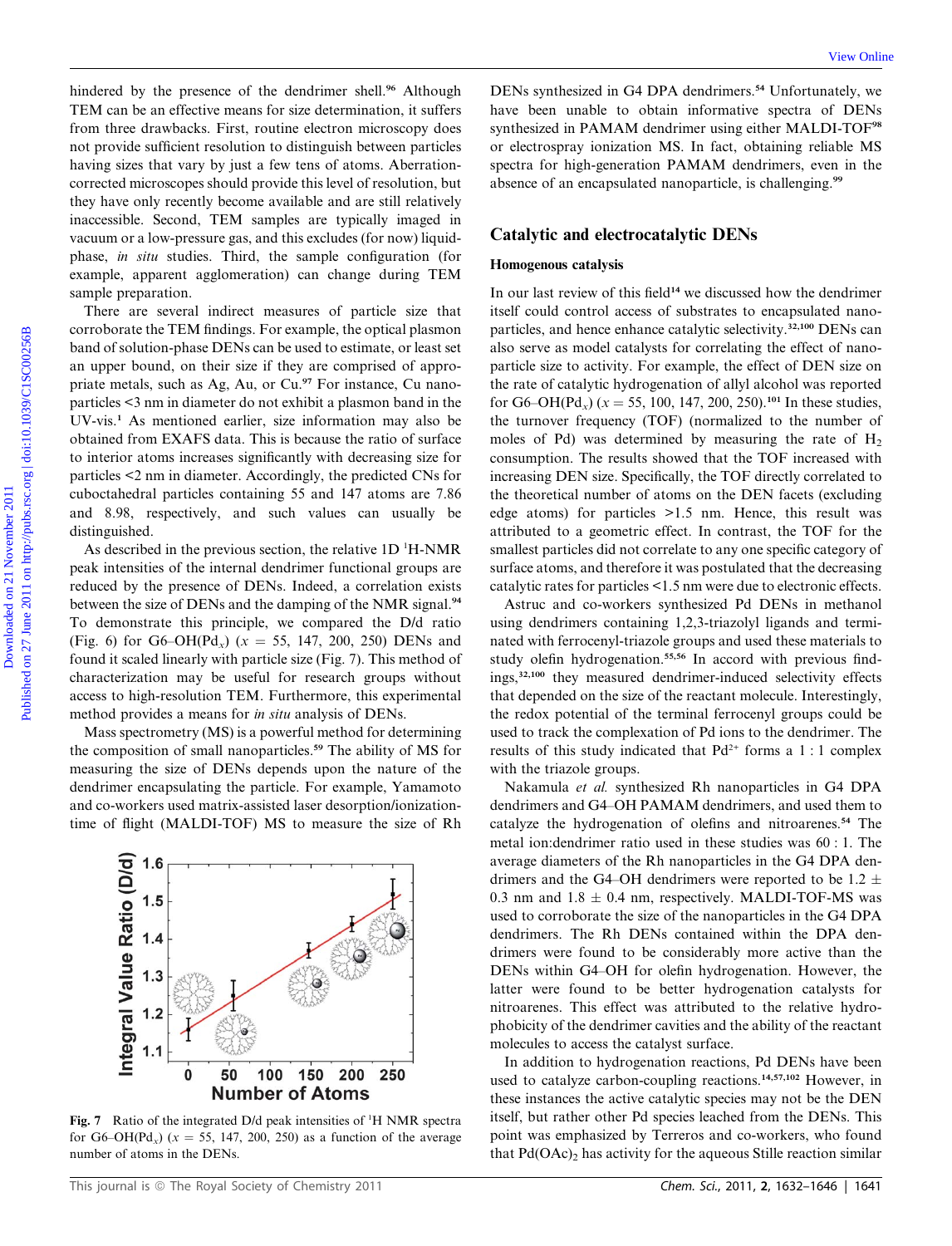to that of Pd DENs.<sup>102</sup> They also found that Pd DENs increased in size during the Stille reaction. However, the DENs exhibited better cyclability and selectivity compared to  $Pd(OAc)_{2}$ . Astruc and co-workers measured the rate of the Suzuki–Miyaura reaction catalyzed by Pd DENs and DSNs synthesized in the triazolylferrocenyl dendrimers described previously.<sup>57</sup> They found that the TOF was independent of the amount of Pd used for catalysis and the method of nanoparticle stabilization (DEN vs. DSN). In fact, the TOF and stability improved upon dilution of the catalyst. They concluded that the active catalyst is a leached Pd species. Further evidence for this conclusion came from the observation of a Pd precipitate during catalysis.

To better understand the stability of Pd DENs during catalytic reactions, we monitored the degree of metal leaching from G6– OH(Pd<sub>147</sub>) in aqueous solutions saturated with air,  $N_2$  and H<sub>2.</sub><sup>103</sup> The results showed that Pd DENs are fully stable for at least 36 h when kept under reducing conditions  $(H<sub>2</sub>)$ , but that in the presence of  $N<sub>2</sub>$  or air some oxidation occurs. In the latter case, about half of the oxidized Pd recomplexes to the interior of the dendrimer, as evidenced by regrowth of the LMCT band in the UV-vis spectrum. However, inductively coupled plasma-mass spectrometry (ICP-MS) analysis of solutions after filtration through nominal molecular-weight limiting (NMWL) membranes indicated that the other half of the oxidized Pd irreversibly leaches from the dendrimer. Removal of ions present in the Pd DEN solution using dialysis reduced both Pd oxidation and subsequent leaching from the dendrimer, but it did not completely stabilize the DENs against degradation. For example,  $\sim 15\%$  of the Pd in G6–OH  $(Pd_{147})$  DENs oxidized after 12 h in air-saturated, undialyzed aqueous solutions, and about  $\sim 6\%$  of this oxidized Pd leached from the dendrimer. Dialyzed G6-OH( $Pd_{147}$ ) DEN solutions that were kept under N<sub>2</sub> exhibited  $\sim 4\%$  Pd oxidation of which  $\sim 2\%$ leached from the dendrimer, and in  $H_2$ –saturated, dialyzed solutions no leaching was observed. Interestingly, the  $Pd^{2+}$ -dendrimer precursor complex is stable under all of these conditions and no detectable leaching of  $Pd^{2+}$  was observed. to that of Published on the DFNs increased that for DFNs increased that for heat the system (series), this is a problem that the system and co-reductive published on the system and contents and contents and contents and c

#### Heterogeneous catalysis

As discussed earlier, the dendrimer itself does not significantly block access of small molecules to the surfaces of DENs in aqueous solutions, $14,34,101$  but upon drying (or in poor solvents) the dendrimer collapses around the encapsulated nanoparticle.<sup>93</sup> As a result, gas-phase catalytic reactions usually proceed very slowly.<sup>104</sup> One exception to this general rule was reported by Somarjai and co-workers, who found that even after drying Rh and Pt DENs immobilized on a three dimensional silica support exhibited catalytic activity for ethylene hydrogenation.<sup>105</sup> They proposed that interactions between G4–OH and the channel walls of the silica support prevented the dried dendrimer from passivating the encapsulated nanoparticles. Further thermal treatment under mildly reducing conditions resulted in higher catalytic activity. However, XPS studies indicated that the DENs were incompletely reduced during synthesis and that further reduction of the metal occurred after heating. Therefore, it was not possible to attribute the enhanced catalytic activity to increased surface exposure of the DEN.

Unfortunately, efforts to remove the dendrimer without changing the composition or structure of the DENs within have

thus far been unsuccessful.104,106 Clearly, this is a problem that deserves additional study.

#### Electrocatalysis

DEN-based electrochemical catalysis is a special case of heterogeneous catalysis. In electrocatalysis, DENs are immobilized on an electrode surface, and the catalytic rate is measured as a function of the electrode potential. As for all forms of DENbased catalysis, the reactants must permeate the dendrimer periphery and interact directly with the surfaces of the encapsulated DENs. However, in electrocatalysis, electrons from the electrode must also access the nanoparticles. How exactly this happens has not been explored, but the fact that it does happen is unambiguous.

We commenced our study of DEN-based electrocatalysis by examining the effect of nanoparticle size on the kinetics of the ORR.<sup>107</sup> Specifically, G6–OH(Pt<sub>x</sub>) ( $x = 55$ , 100, 147, 200, 240) DENs were immobilized on a glassy carbon rotating disk electrode (GC RDE), and the specific activity of each size DEN was determined using standard electrochemical methods.<sup>34</sup> The results indicated that the kinetics of the ORR decreased monotonically with decreasing particle size. It is a testament to the DENs synthetic method that significant and reproducible differences in ORR kinetics are observed when particle sizes are changed by just a few tens of atoms. Interestingly, the smallest two DENs exhibited decreased mass-transfer limited currents, which could represent a change in the product of the ORR from water to peroxide. Note, however, that there are alternative explanations for this observation.

We also examined ORR kinetics using bimetallic PtPd alloy DENs always containing  $\sim$ 180 atoms but at different ratios of the two metals.<sup>11</sup> The PtPd DENs were synthesized using the cocomplexation technique (Scheme 3) and immobilized onto the surface of a GC RDE. The kinetic analysis revealed two important results. First, Tafel plots suggested that the ORR mechanism was the same for PtPd DENs having different elemental compositions. Second, when normalized to the mass of Pt present in each composition, DENs containing Pd:Pt atomic ratios of 30 : 150 and 60 : 120 exhibited superior activities compared to Pt-only DENs.

Some years ago we showed that positively charged amineterminated dendrimers immobilized onto an electrode surface can act as molecular gates, blocking access of positively charged species in solution while permitting negatively charged ions to access the substrate.<sup>108</sup> This effect was attributed to electrostatic interactions between the redox probes and the positive charges on the protonated dendrimer. Kim and co-workers used this effect to confirm immobilization of amine-terminated Au DENs onto a GCE.<sup>109</sup> Immobilized G6–NH<sub>2</sub>(Au<sub>147</sub>) DENs were also used in this study to catalyze hydrazine oxidation.

In addition to catalysis on planar electrodes, several groups have immobilized DENs on carbon nanotubes (CNTs), which serve as conductive leads to an electrode surface. For example, Stevenson and co-workers outfitted nitrogen-doped CNTs with Pt DENs contained within amine-terminated dendrimers and used the supported nanoparticles to catalyze the ORR.<sup>110</sup> Centrifugal separation and UV-vis spectroscopy were used to monitor adsorption of the DENs onto the CNTs. Adsorption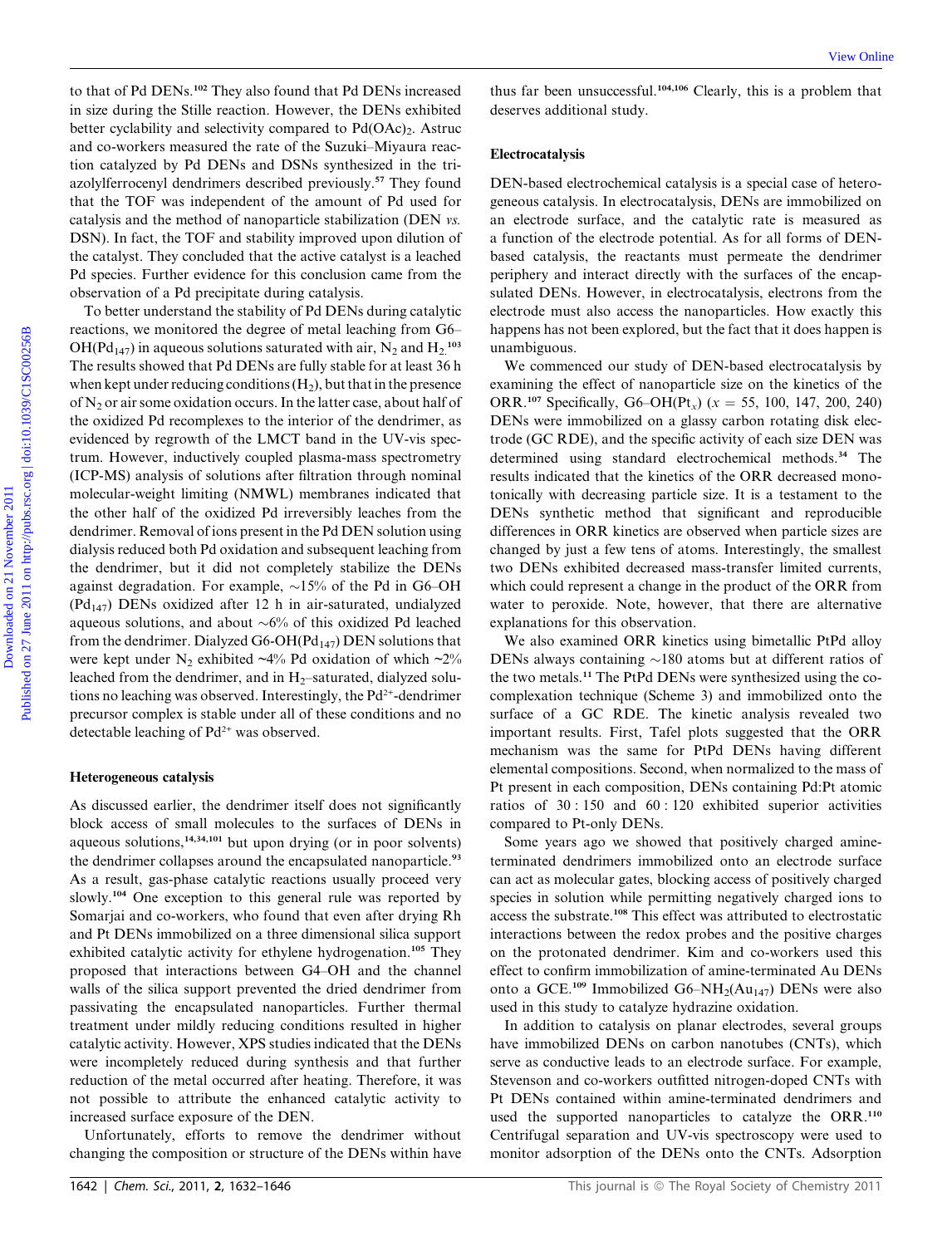isotherms revealed that the affinity of the Pt DENs for the CNTs increased with increasing edge-plane character of the CNTs. In another study,  $G4-NH_2(Pd_{40})$  DENs were anchored to chemically oxidized MWNTs through covalent attachment of the terminal amine groups to carboxyl groups on the nanotube.<sup>111</sup> These materials were found to be catalytically active for hydrazine oxidation.

#### Future outlook

Although the dendrimer-templating method is now more than a decade old, it remains the best method for preparing catalytically active nanoparticles in the 1–2 nm size range that have a high degree of compositional and structural fidelity. Moreover, the presence of the dendrimer ensures particle stability, while also providing a means for solubilizing them or anchoring them to surfaces without damaging the nanoparticles or passivating the metal surface. For these reasons, DENs are excellent models for studying homogeneous, heterogeneous, and mixed homogeneous/heterogeneous catalytic reactions. For example, because DENs contain so few atoms, their catalytic properties can be directly compared to results from first-principles theory. Looking to the future, this is certain to be one of the main directions of DENs-related research. Another area of potential interest is the development of synthetic methods for preparing other types of nanoparticles, including semiconductors, mixed metal/metal oxide materials, and more complex multi-shell structures. We are currently devoting substantial effort to the synthesis of semiconductor DENs.<sup>112</sup> Finally, exploring the synergistic effects of the dendrimer and the DEN during catalytic reactions is another area ripe for study. Collemn-received that the affinity of the Pi DFNs for the CNTs. Kerturaky, ISA). Prof. Attrick The Version concerner corresponds with receiver and the CNTs. In The National Published on 2012 November 2012 Octyventing, NAC

Although DENs are typically very easy to synthesize, characterization of nanoparticles in this size regime is challenging. However, there is currently substantial effort being devoted to atom-resolved TEM and other high-resolution imaging techniques that is bound to be very helpful. We and our collaborators have contributed to the development of both in situ and ex-situ XRD and XAS methods for structure determination. Electrochemical methods have turned out to be especially powerful for evaluating surface structure, and further advances along these lines is assured. Development of reliable mass spectrometry methods for analyzing DENs would be very helpful. Finally, serious theoretical studies are just beginning to emerge, and they offer much promise for a better understanding of the structure of DEN<sub>S.<sup>113-116</sup></sub>

## Acknowledgements

We gratefully acknowledge financial support from the U. S. Department of Energy, Office of Basic Energy Sciences (Grant No. DE-FG02-09ER16090); the U. S. National Science Foundation (Grant No. 0847957); and the Robert A. Welch Foundation (Grant No. F-0032). We are particularly grateful to our current and former co-workers who contributed to key aspects of the research described here: Prof. Neer Asherie (Yeshiva University, USA), Prof. Anatoly Frenkel (Yeshiva University, USA), Dr. M. Victoria Gomez and Dr. Javier Guerra (Universidad de Castilla-La Mancha, Spain), Prof. Graeme Henkelman (UT-Austin, USA), Prof. Marc R. Knecht (University of

Kentucky, USA), Prof. Aldrik H. Velders (University of Twente, The Netherlands), Ms. Christina Wales, and Dr. Heechang Ye (OCI Corporation, So. Korea). Finally, we thank Dr Mingqi (Mitch) Zhao, whose original discovery of DENs in 1998 made this work possible.

#### References

- 1 M. Zhao, L. Sun and R. M. Crooks, Preparation of Cu Nanoclusters within Dendrimer Templates, J. Am. Chem. Soc., 1998, 120, 4877-4878.
- 2 F. Tarazona-Vasquez and P. B. Balbuena, Pt(II) Uptake by Dendrimer Outer Pockets: 1. Solventless Ligand Exchange Reaction, J. Phys. Chem. B, 2008, 112, 4172–4181.
- 3 F. Tarazona-Vasquez and P. B. Balbuena, Pt(II) Uptake by Dendrimer Outer Pockets: 2. Solvent-Mediated Complexation, J. Phys. Chem. B, 2008, 112, 4182–4193.
- 4 L. Sun and R. M. Crooks, Interactions between Dendrimers and Charged Probe Molecules. 1. Theoretical Methods for Simulating Proton and Metal Ion Binding to Symmetric Polydentate Ligands, J. Phys. Chem. B, 2002, 106, 5864–5872.
- 5 F. Tarazona-Vasquez and P. B. Balbuena, Complexation of Cu(II) Ions with the Lowest Generation Poly(amido-amine)-OH Dendrimers: A Molecular Simulation Study, J. Phys. Chem. B, 2005, 109, 12480–12490.
- 6 K. A. Krot, A. F. Danil de Namor, A. Aguilar-Cornejo and K. B. Nolan, Speciation, stability constants and structures of complexes of copper $(II)$ , nickel $(II)$ , silver $(I)$  and mercury $(II)$  with PAMAM dendrimer and related tetraamide ligands, Inorg. Chim. Acta, 2005, 358, 3497–3505.
- 7 M. L. Tran, L. R. Gahan and I. R. Gentle, Structural Studies of Copper(II)-Amine Terminated Dendrimer Complexes by EXAFS, J. Phys. Chem. B, 2004, 108, 20130–20136.
- 8 O. S. Alexeev, A. Siani, G. Lafaye, C. T. Williams, H. J. Ploehn and M. D. Amiridis, EXAFS Characterization of Dendrimer-Pt Nanocomposites Used for the Preparation of  $Pt/\gamma$ -Al<sub>2</sub>O<sub>3</sub> Catalysts, J. Phys. Chem. B, 2006, 110, 24903–24914.
- 9 M. S. Diallo, S. Christie, P. Swaminathan, L. Balogh, X. Shi, W. Um, C. Papelis, W. A. Goddard, III and J. H. Johnson, Jr, Dendritic Chelating Agents. 1.  $Cu(II)$  Binding to Ethylene Diamine Core Poly(amidoamine) Dendrimers in Aqueous Solutions, Langmuir, 2004, 20, 2640–2651.
- 10 R. W. J. Scott, A. K. Datye and R. M. Crooks, Bimetallic Palladium–Platinum Dendrimer-Encapsulated Catalysts, J. Am. Chem. Soc., 2003, 125, 3708–3709.
- 11 H. Ye and R. M. Crooks, Effect of Elemental Composition of PtPd Bimetallic Nanoparticles Containing an Average of 180 Atoms on the Kinetics of the Electrochemical Oxygen Reduction Reaction, J. Am. Chem. Soc., 2007, 129, 3627–3633.
- 12 M. G. Weir, M. R. Knecht, A. I. Frenkel and R. M. Crooks, Structural Analysis of PdAu Dendrimer-Encapsulated Bimetallic Nanoparticles, Langmuir, 2010, 26, 1137–1146.
- 13 F. Gröhn, B. J. Bauer, Y. A. Akpalu, C. L. Jackson and E. J. Amis, Dendrimer Templates for the Formation of Gold Nanoclusters, Macromolecules, 2000, 33, 6042–6050.
- 14 R. W. J. Scott, O. M. Wilson and R. M. Crooks, Synthesis, Characterization, and Applications of Dendrimer-Encapsulated Nanoparticles, J. Phys. Chem. B, 2005, 109, 692–704.
- 15 J. K. Vohs and B. D. Fahlman, Advances in the controlled growth of nanoclusters using a dendritic architecture, New J. Chem., 2007, 31, 1041–1051.
- 16 X. Peng, Q. Pan and G. L. Rempel, Bimetallic dendrimerencapsulated nanoparticles as catalysts: a review of the research advances, Chem. Soc. Rev., 2008, 37, 1619–1628.
- 17 B. D. Chandler and J. D. Gilbertson, Dendrimer-Encapsulated Bimetallic Nanoparticles: Synthesis, Characterization, and Applications to Homogeneous and Heterogeneous Catalysis, Top. Organomet. Chem., 2006, 20, 97–120.
- 18 C. M. Aikens, Electronic Structure of Ligand-Passivated Gold and Silver Nanoclusters, J. Phys. Chem. Lett., 2011, 2, 99-104.
- 19 B. R. Cuenya, Synthesis and catalytic properties of metal nanoparticles: Size, shape, support, composition, and oxidation state effects, Thin Solid Films, 2010, 518, 3127–3150.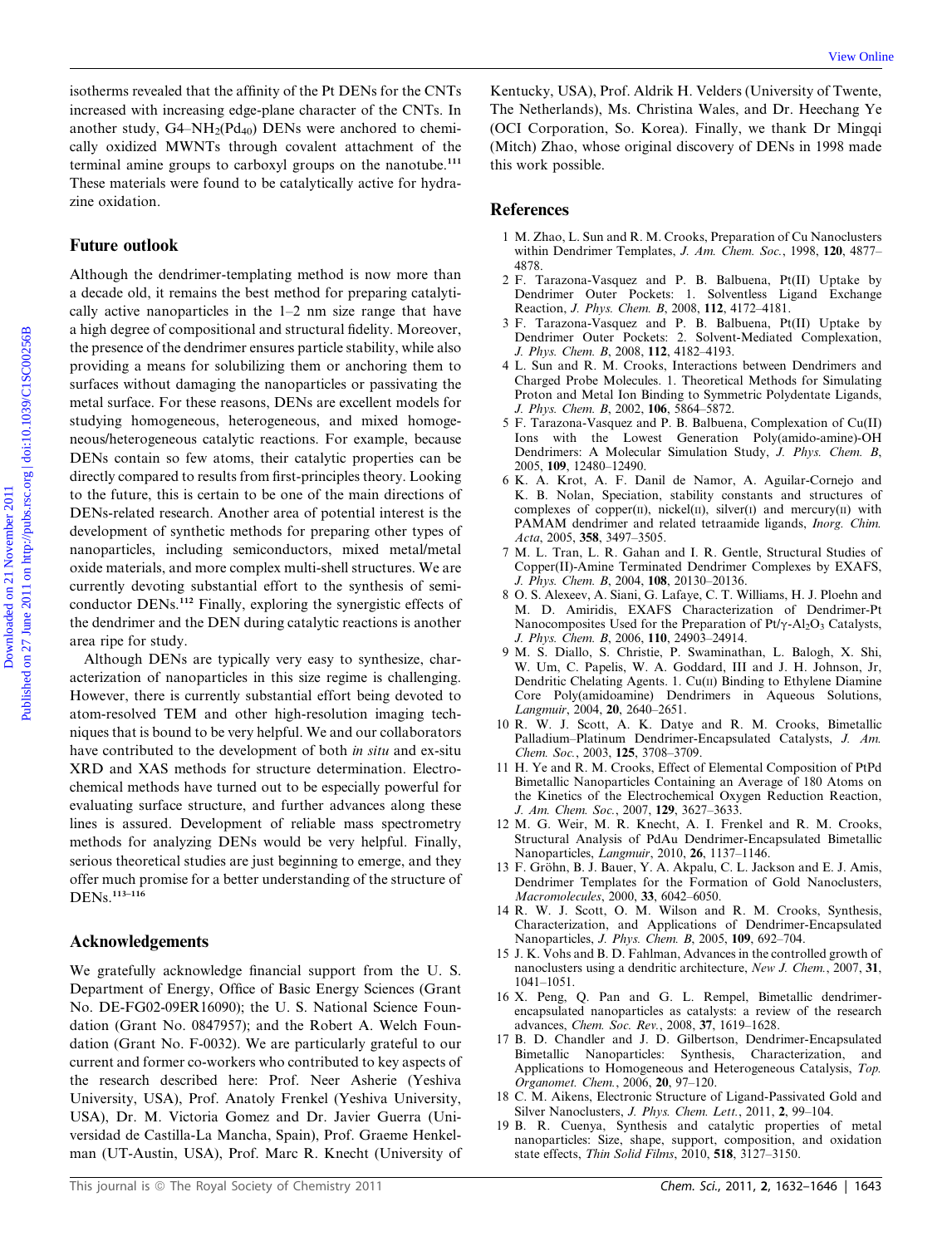- 20 M. V. Gomez, J. Guerra, A. H. Velders and R. M. Crooks, NMR Characterization of Fourth-Generation PAMAM Dendrimers in the Presence and Absence of Palladium Dendrimer-Encapsulated Nanoparticles, J. Am. Chem. Soc., 2009, 131, 341–350. Correction: J. Am. Chem. Soc. 2009, 131, 15564. DOWNLOAD Course, A.B. Vielons and R.A.C. Cooks, NMR (CD. Main and A.A.C. Cooks, Res. 2011 November 2011 On the Contemption of Figure 1, 2011 A.B. [View Online](http://dx.doi.org/10.1039/c1sc00256b) and Northern Course, Cooks, Res. 2011 A.B. View Online and Nort
	- 21 V. Petkov, N. Bedford, M. R. Knecht, M. G. Weir, R. M. Crooks, W. Tang, G. Henkelman and A. Frenkel, Periodicity and Atomic Ordering in Nanosized Particles of Crystals, J. Phys. Chem. C, 2008, 112, 8907–8911.
	- 22 G. A. Somorjai and C. Aliaga, Molecular Studies of Model Surfaces of Metals from Single Crystals to Nanoparticles under Catalytic Reaction Conditions. Evolution from Prenatal and Postmortem Studies of Catalysts, Langmuir, 2010, 26, 16190–16203.
	- 23 C. Burda, X. Chen, R. Narayanan and M. A. El-Sayed, Chemistry and Properties of Nanocrystals of Different Shapes, Chem. Rev., 2005, 105, 1025–1102.
	- 24 H. Lee, S. E. Habas, S. Kweskin, D. Butcher, G. A. Somorjai and P. Yang, Morphological Control of Catalytically Active Platinum Nanocrystals, Angew. Chem., Int. Ed., 2006, 45, 7824–7828.
	- 25 R. M. Crooks, M. Zhao, L. Sun, V. Chechik and L. K. Yeung, Dendrimer-Encapsulated Characterization, and Applications to Catalysis, Acc. Chem. Res., 2001, 34, 181–190.
	- 26 M. Zhao and R. M. Crooks, Intradendrimer Exchange of Metal Nanoparticles, Chem. Mater., 1999, 11, 3379–3385.
	- 27 M. Zhao and R. M. Crooks, Homogeneous Hydrogenation Catalysis with Monodisperse, Dendrimer-Encapsulated Pd and Pt Nanoparticles, Angew. Chem., Int. Ed., 1999, 38, 364-366.
	- 28 V. Chechik, M. Zhao and R. M. Crooks, Self-Assembled Inverted Micelles Prepared from a Dendrimer Template: Phase Transfer of Encapsulated Guests, J. Am. Chem. Soc., 1999, 121, 4910–4911.
	- 29 V. Chechik and R. M. Crooks, Dendrimer-Encapsulated Pd Nanoparticles as Fluorous Phase-Soluble Catalysts, J. Am. Chem. Soc., 2000, 122, 1243–1244.
	- 30 L. K. Yeung, C. T. Lee, Jr., K. P. Johnston and R. M. Crooks, Catalysis in supercritical  $CO<sub>2</sub>$  using dendrimer-encapsulated palladium nanoparticles, Chem. Commun., 2001, 2290–2291.
	- 31 Y. Niu and R. M. Crooks, Dendrimer-Encapsulated Metal Nanoparticles and their applications to Catalysis, C. R. Chim., 2003, 6, 1049–1059.
	- 32 Y. Niu, L. K. Yeung and R. M. Crooks, Size-Selective Hydrogenation of Olefins by Dendrimer-Encapsulated Palladium Nanoparticles, *J. Am. Chem. Soc.*, 2001, 123, 6840-6846.
	- 33 Y. Li and M. A. El-Sayed, The Effect of Stabilizers on the Catalytic Activity and Stability of Pd Colloidal Nanoparticles in the Suzuki Reactions in Aqueous Solution, J. Phys. Chem. B, 2001, 105, 8938–8943.
	- 34 H. Ye and R. M. Crooks, Electrocatalytic  $O<sub>2</sub>$  Reduction at Glassy Carbon Electrodes Modified with Dendrimer-Encapsulated Pt Nanoparticles, J. Am. Chem. Soc., 2005, 127, 4930–4934.
	- 35 J. C. Garcia-Martinez and R. M. Crooks, Extraction of Au Nanoparticles Having Narrow Size Distributions from within Dendrimer Templates, J. Am. Chem. Soc., 2004, 126, 16170–16178.
	- 36 B. D. Chandler, C. G. Long, J. D. Gilbertson, C. J. Pursell, G. Vijayaraghavan and K. J. Stevenson, Enhanced Oxygen Activation over Supported Bimetallic Au–Ni Catalysts, J. Phys. Chem. C, 2010, 114, 11498–11508.
	- 37 C. J. Crump, J. D. Gilbertson and B. D. Chandler, CO Oxidation and Toluene Hydrogenation by Pt/TiO<sub>2</sub> Catalysts Prepared from Dendrimer Encapsulated Nanoparticle Precursors, Top. Catal., 2008, 49, 233–240.
	- 38 N. N. Hoover, B. J. Auten and B. D. Chandler, Tuning Supported Catalyst Reactivity with Dendrimer-Templated Pt–Cu Nanoparticles, J. Phys. Chem. B, 2006, 110, 8606–8612.
	- 39 X. Shi, S. H. Wang, I. Lee, M. Shen and J. R. Baker, Jr, Comparison of the internalization of targeted dendrimers and dendrimerentrapped gold nanoparticles into cancer cells, Biopolymers, 2009, 91, 936–942.
	- 40 X. Shi, S. H. Wang, M. Shen, M. E. Antwerp, X. Chen, C. Li, E. J. Petersen, Q. Huang, W. J. Weber, Jr. and J. R. Baker, Jr., Multifunctional Dendrimer-Modified Multiwalled Carbon Nanotubes: Synthesis, Characterization, and In Vitro Cancer Cell Targeting and Imaging, Biomacromolecules, 2009, 10, 1744–1750.
	- 41 F. Vögtle; G. Richardt; N. Werner. Dendrimer Chemistry: Concepts, Syntheses, Properties, Applications. Wiley-VCH: Weinheim, 2009.
- 42 D. Méry and D. Astruc, Dendritic catalysis: Major concepts and recent progress, Coord. Chem. Rev., 2006, 250, 1965–1979.
- 43 M. J. Cho, D. H. Choi, P. A. Sullivan, A. J. P. Akelaitis and L. R. Dalton, Recent progress in second-order nonlinear optical polymers and dendrimers, Prog. Polym. Sci., 2008, 33, 1013–1058.
- 44 D. Astruc, C. Ornelas and J. Ruiz, Metallocenyl Dendrimers and Their Applications in Molecular Electronics, Sensing, and Catalysis, Acc. Chem. Res., 2008, 41, 841–856.
- 45 W.-S. Li and T. Aida, Dendrimer Porphyrins and Phthalocyanines, Chem. Rev., 2009, 109, 6047–6076.
- 46 D. Astruc, E. Boisselier and C. Ornelas, Dendrimers Designed for Functions: From Physical, Photophysical, and Supramolecular Properties to Applications in Sensing, Catalysis, Molecular Electronics, Photonics, and Nanomedicine, Chem. Rev., 2010, 110, 1857–1959.
- 47 Y. Liu, V. S. Bryantsev, M. S. Diallo and W. A. Goddard, III, PAMAM Dendrimers Undergo pH Responsive Conformational Changes without Swelling, J. Am. Chem. Soc., 2009, 131, 2798–2799.
- 48 T. Li, K. Hong, L. Porcar, R. Verduzco, P. D. Butler, G. S. Smith, Y. Liu and W.-R. Chen, Assess the Intramolecular Cavity of a PAMAM Dendrimer in Aqueous Solution by Small-Angle Neutron Scattering, Macromolecules, 2008, 41, 8916–8920.
- 49 W.-R. Chen, L. Porcar, Y. Liu, P. D. Butler and L. J. Magid, Small Angle Neutron Scattering Studies of the Counterion Effects on the Molecular Conformation and Structure of Charged G4 PAMAM Dendrimers in Aqueous Solutions, Macromolecules, 2007, 40, 5887–5898.
- 50 X. Li, M. Zamponi, K. Hong, L. Porcar, C.-Y. Shew, T. Jenkins, E. Liu, G. S. Smith, K. W. Herwig, Y. Liu and W.-R. Chen, pH Responsiveness of polyelectrolyte dendrimers: a dynamical perspective, Soft Matter, 2011, 7, 618–622.
- 51 Y. Niu and R. M. Crooks, Preparation of Dendrimer-Encapsulated Metal Nanoparticles Using Organic Solvents, Chem. Mater., 2003, 15, 3463–3467.
- 52 L. K. Yeung and R. M. Crooks, Heck Heterocoupling within a Dendritic Nanoreactor, Nano Lett., 2001, 1, 14–17.
- 53 N. Satoh, T. Nakashima, K. Kamikura and K. Yamamoto, Quantum size effect in  $TiO<sub>2</sub>$  nanoparticles prepared by finely controlled metal assembly on dendrimer templates, Nat. Nanotechnol., 2008, 3, 106–111.
- 54 I. Nakamula, Y. Yamanoi, T. Yonezawa, T. Imaoka, K. Yamamoto and H. Nishihara, Nanocagecatalysts—rhodium nanoclusters encapsulated with dendrimers as accessible and stable catalysts for olefin and nitroarene hydrogenations, Chem. Commun., 2008, 5716–5718.
- 55 C. Ornelas, J. R. Aranzaes, L. Salmon and D. Astruc, ''Click'' Dendrimers: Synthesis, Redox Sensing of Pd(OAc)2, and Remarkable Catalytic Hydrogenation Activity of Precise Pd Nanoparticles Stabilized by 1,2,3-Triazole-Containing Dendrimers, Chem.–Eur. J., 2008, 14, 50–64.
- 56 C. Ornelas, L. Salmon, J. R. Aranzaes and D. Astruc, Catalytically efficient palladium nanoparticles stabilized by ''click'' ferrocenyl dendrimers, Chem. Commun., 2007, 4946–4948.
- 57 A. K. Diallo, C. Ornelas, L. Salmon, J. R. Aranzaes and D. Astruc, ''Homeopathic'' catalytic activity and atom-leaching mechanism in Miyaura–Suzuki reactions under ambient conditions with precise dendrimer-stabilized Pd nanoparticles, Angew. Chem., Int. Ed., 2007, 46, 8644–8648.
- 58 J. C. Garcia-Martinez, R. W. J. Scott and R. M. Crooks, Extraction of Monodisperse Palladium Nanoparticles from Dendrimer Templates, J. Am. Chem. Soc., 2003, 125, 11190–11191.
- 59 J. F. Parker, C. A. Fields-Zinna and R. W. Murray, The Story of a Monodisperse Gold Nanoparticle: Au<sub>25</sub>L<sub>18</sub>, Acc. Chem. Res., 2010, 43, 1289–1296.
- 60 M. R. Knecht, J. C. Garcia-Martinez and R. M. Crooks, Hydrophobic Dendrimers as Templates for Au Nanoparticles, Langmuir, 2005, 21, 11981–11986.
- 61 Y.-G. Kim, S.-K. Oh and R. M. Crooks, Preparation and Characterization of 1–2 nm Dendrimer-Encapsulated Gold Nanoparticles Having Very Narrow Size Distributions, Chem. Mater., 2004, 16, 167-172.
- 62 M. R. Knecht, J. C. Garcia-Martinez and R. M. Crooks, Synthesis, Characterization, and Magnetic Properties of Dendrimer-Encapsulated Nickel Nanoparticles Containing <150 Atoms, Chem. Mater., 2006, 18, 5039–5044.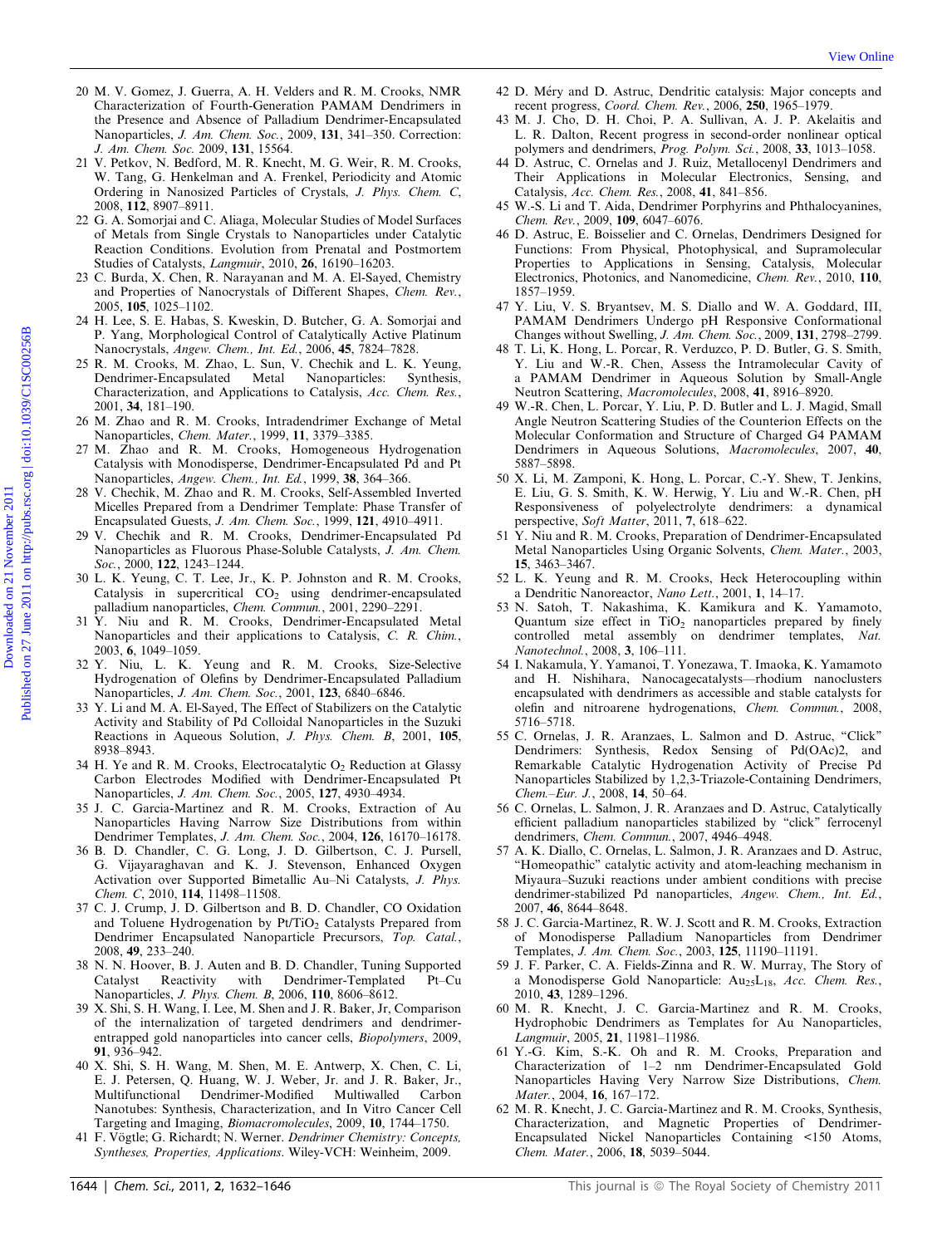- 63 M. R. Knecht and R. M. Crooks, Magnetic properties of dendrimerencapsulated iron nanoparticles containing an average of 55 and 147 atoms, New J. Chem., 2007, 31, 1349–1353.
- 64 J. Hassoun, S. Panero and B. Scrosati, Electrodeposited Ni–Sn intermetallic electrodes for advanced lithium ion batteries, J. Power Sources, 2006, 160, 1336–1341.
- 65 J. Hassoun, S. Panero, P. Simon, P. L. Taberna and B. Scrosati, High-Rate, Long-Life Ni–Sn Nanostructured Electrodes for Lithium-Ion Batteries, Adv. Mater., 2007, 19, 1632–1635.
- 66 A. T. Gates, E. G. Nettleton, V. S. Myers and R. M. Crooks, Synthesis and Characterization of NiSn Dendrimer-Encapsulated Nanoparticles, Langmuir, 2010, 26, 12994–12999.
- 67 J. Zhang, Y. Mo, M. B. Vukmirovic, R. Klie, K. Sasaki and R. R. Adzic, Platinum Monolayer Electrocatalysts for  $O_2$ Reduction: Pt Monolayer on Pd(111) and on Carbon-Supported Pd Nanoparticles, J. Phys. Chem. B, 2004, 108, 10955–10964.
- 68 A. J. Bard; L. R. Faulkner. Electrochemical Methods Fundamentals and Application; 2nd ed. John Wiley & Sons: New York, 2001.
- 69 A. C. Curtis, D. G. Duff, P. P. Edwards, D. A. Jefferson, B. F. G. Johnson, A. I. Kirkland and A. S. Wallace, A Morphology-Selective Copper Organosol, Angew. Chem., Int. Ed. Engl., 1988, 27, 1530–1533.
- 70 M. P. Pileni and I. Lisiecki, Nanometer metallic copper particle synthesis in reverse micelles, Colloids Surf., A, 1993, 80, 63-68.
- 71 D. Glasner and A. I. Frenkel, Geometrical Characteristics of Regular Polyhedra: Application to EXAFS Studies of Nanoclusters, AIP Conf. Proc., 2007, 882, 746–748.
- 72 M. R. Knecht, M. G. Weir, V. S. Myers, W. D. Pyrz, H. Ye, V. Petkov, D. J. Buttrey, A. I. Frenkel and R. M. Crooks, Synthesis and Characterization of Pt Dendrimer-Encapsulated Nanoparticles: Effect of the Template on Nanoparticle Formation, Chem. Mater., 2008, 20, 5218–5228. On External Representation (i.e., and the second of the second of the second of the second of the second of the second of the second of the second of the second of the second of the second of the second of the second of t
	- 73 H. Lang, S. Maldonado, K. J. Stevenson and B. D. Chandler, Synthesis and Characterization of Dendrimer Templated Supported Bimetallic Pt–Au Nanoparticles, J. Am. Chem. Soc., 2004, 126, 12949–12956.
	- 74 E. Herrero, L. J. Buller and H. D. Abruna, Underpotential ~ Deposition at Single Crystal Surfaces of Au, Pt, Ag and Other Materials, Chem. Rev., 2001, 101, 1897–1930.
	- 75 J. Zhang, F. H. B. Lima, M. H. Shao, K. Sasaki, J. X. Wang, J. Hanson and R. R. Adzic, Platinum Monolayer on Nonnoble Metal-Noble Metal Core-Shell Nanoparticle Electrocatalysts for O2 Reduction, J. Phys. Chem. B, 2005, 109, 22701–22704.
	- 76 J. X. Wang, H. Inada, L. Wu, Y. Zhu, Y. Choi, P. Liu, W.-P. Zhou and R. R. Adzic, Oxygen Reduction on Well-Defined Core-Shell Nanocatalysts: Particle Size, Facet, and Pt Shell Thickness Effects, J. Am. Chem. Soc., 2009, 131, 17298–17302.
	- 77 J. Zhai, M. Huang and S. Dong, Electrochemical Designing of Au/Pt Core Shell Nanoparticles as Nanostructured Catalyst with Tunable Activity for Oxygen Reduction, Electroanalysis, 2007, 19, 506–509.
	- 78 X. Li, J. Liu, W. He, Q. Huang and H. Yang, Influence of the composition of core-shell Au–Pt nanoparticle electrocatalysts for the oxygen reduction reaction, *J. Colloid Interface Sci.*, 2010, 344, 132–136.
	- 79 K. Gong, D. Su and R. R. Adzic, Platinum-Monolayer Shell on  $AuNi<sub>0.5</sub>Fe$  Nanoparticle Core Electrocatalyst with High Activity and Stability for the Oxygen Reduction Reaction, J. Am. Chem. Soc., 2010, 132, 14364-14366.
	- 80 D. F. Yancey, E. V. Carino and R. M. Crooks, Electrochemical Synthesis and Electrocatalytic Properties of Au@Pt Dendrimer-Encapsulated Nanoparticles, J. Am. Chem. Soc., 2010, 132, 10988– 10989.
	- 81 E. V. Carino and R. M. Crooks, Characterization of Pt@Cu Core@Shell Dendrimer-Encapsulated Nanoparticles Synthesized by Cu Underpotential Deposition, Langmuir, 2011, 27, 4227–4235.
	- 82 T. Biegler, D. A. J. Rand and R. Woods, Limiting oxygen coverage on platinized platinum; Relevance to determination of real platinum area by hydrogen adsorption, J. Electroanal. Chem., Interfacial Electrochem., 1971, 29, 269–277.
	- 83 A. I. Frenkel, Solving the 3D structure of metal nanoparticles, Z. Kristallogr., 2007, 222, 605–611.
	- 84 O. Ozturk, T. J. Black, K. Perrine, K. Pizzolato, C. T. Williams, F. W. Parsons, J. S. Ratliff, J. Gao, C. J. Murphy, H. Xie, H. J. Ploehn and D. A. Chen, Thermal Decomposition of Generation-4 Polyamidoamine Dendrimer Films: Decomposition

Catalyzed by Dendrimer-Encapsulated Pt Particles, Langmuir, 2005, 21, 3998–4006.

- 85 M. Zhao and R. M. Crooks, Dendrimer-Encapsulated Pt Nanoparticles: Synthesis, Characterization, and Applications to Catalysis, Adv. Mater., 1999, 11, 217–220.
- 86 Y. Gu, P. Sanders and H. J. Ploehn, Quantitative analysis of Pt-PAMAM ligand exchange reactions: Time and concentration effects, Colloids Surf., A, 2010, 356, 10–15.
- 87 M. R. Knecht, M. G. Weir, A. I. Frenkel and R. M. Crooks, Structural Rearrangement of Bimetallic Alloy PdAu Nanoparticles within Dendrimer Templates to Yield Core/Shell Configurations, Chem. Mater., 2008, 20, 1019–1028.
- 88 S. V. Myers, A. I. Frenkel and R. M. Crooks, X-ray Absorption Study of PdCu Bimetallic Alloy Nanoparticles Containing an Average of  $~64$  Atoms, *Chem. Mater.*, 2009, 21, 4824-4829.
- 89 M. G. Weir, V. S. Myers, A. I. Frenkel and R. M. Crooks, In situ X-ray Absorption Analysis of  $\sim$ 1.8 nm Dendrimer-Encapsulated Pt Nanoparticles during Electrochemical CO Oxidation, ChemPhysChem, 2010, 11, 2942–2950.
- 90 Q. Jiang, L. H. Liang and D. S. Zhao, Lattice Contraction and Surface Stress of fcc Nanocrystals, J. Phys. Chem. B, 2001, 105, 6275–6277.
- 91 H. S. Yee and H. D. Abruña, Ab initio XAFS Calculations and in situ XAFS Measurements of Copper Underpotential Deposition on Pt (111): A Comparative Study, J. Phys. Chem., 1994, 98, 6552–6558.
- 92 H. S. Yee and H. D. Abruña, In situ X-ray studies of the underpotential deposition of copper on platinum(111), J. Phys. Chem., 1993, 97, 6278–6288.
- 93 M. A. Albiter, R. M. Crooks and F. Zaera, Adsorption of Carbon Monoxide on Dendrimer-Encapsulated Platinum Nanoparticles: Liquid versus Gas Phase, J. Phys. Chem. Lett., 2010, 1, 38–40.
- 94 M. V. Gomez, J. Guerra, V. S. Myers, R. M. Crooks and A. H. Velders, Nanoparticle Size Determination by <sup>1</sup> H NMR Spectroscopy, J. Am. Chem. Soc., 2009, 131, 14634–14635.
- 95 C. H. Wales, J. Berger, S. Blass, R. M. Crooks and N. Asherie, Quasi-Elastic Light Scattering of Platinum Dendrimer-Encapsulated Nanoparticles, Langmuir, 2011, 27, 4104–4109.
- 96 Y. Gu, H. Xie, J. Gao, D. Liu, C. T. Williams, C. J. Murphy and H. J. Ploehn, AFM Characterization of Dendrimer-Stabilized Platinum Nanoparticles, Langmuir, 2005, 21, 3122–3131.
- 97 O. M. Wilson, R. W. J. Scott, J. C. Garcia-Martinez and R. M. Crooks, Synthesis, Characterization and Structure-Selective Extraction of 1–3 nm AuAg Bimetallic Nanoparticles, J. Am. Chem. Soc., 2005, 127, 1015–1024.
- 98 L. Zhou, D. H. Russell, M. Zhao and R. M. Crooks, Characterization of Poly(amidoamine) Dendrimers and Their Complexes with Cu<sup>2+</sup> by Matrix-Assisted Laser Desorption Ionization Mass Spectrometry, Macromolecules, 2001, 34, 3567– 3573.
- 99 R. Müller, C. Laschober, W. W. Szymanski and G. Allmaier, Determination of Molecular Weight, Particle Size, and Density of High Number Generation PAMAM Dendrimers Using MALDI– TOF–MS and nES–GEMMA, Macromolecules, 2007, 40, 5599–5605.
- 100 S.-K. Oh, Y. Niu and R. M. Crooks, Size-Selective Catalytic Activity of Pd Nanoparticles Encapsulated within End-Group Functionalized Dendrimers, Langmuir, 2005, 21, 10209–10213.
- 101 O. M. Wilson, M. R. Knecht, J. C. Garcia-Martinez and R. M. Crooks, Effect of Pd Nanoparticle Size on the Catalytic Hydrogenation of Allyl Alcohol, J. Am. Chem. Soc., 2006, 128, 4510–4511.
- 102 M. Bernechea, E. de Jesús, C. López-Mardomingo and P. Terreros, Dendrimer-Encapsulated Pd Nanoparticles versus Palladium Acetate as Catalytic Precursors in the Stille Reaction in Water, Inorg. Chem., 2009, 48, 4491–4496.
- 103 E. V. Carino, M. R. Knecht and R. M. Crooks, Quantitative Analysis of the Stability of Pd Dendrimer-Encapsulated Nanoparticles, Langmuir, 2009, 25, 10279–10284.
- 104 H. Lang, R. A. May, B. L. Iversen and B. D. Chandler, Dendrimer-Encapsulated Nanoparticle Precursors to Supported Platinum Catalysts, J. Am. Chem. Soc., 2003, 125, 14832–14836.
- 105 W. Huang, J. N. Kuhn, C.-K. Tsung, Y. Zhang, S. E. Habas, P. Yang and G. A. Somorjai, Dendrimer Templated Synthesis of One Nanometer Rh and Pt Particles Supported on Mesoporous Silica: Catalytic Activity for Ethylene and Pyrrole Hydrogenation, Nano Lett., 2008, 8, 2027–2034.